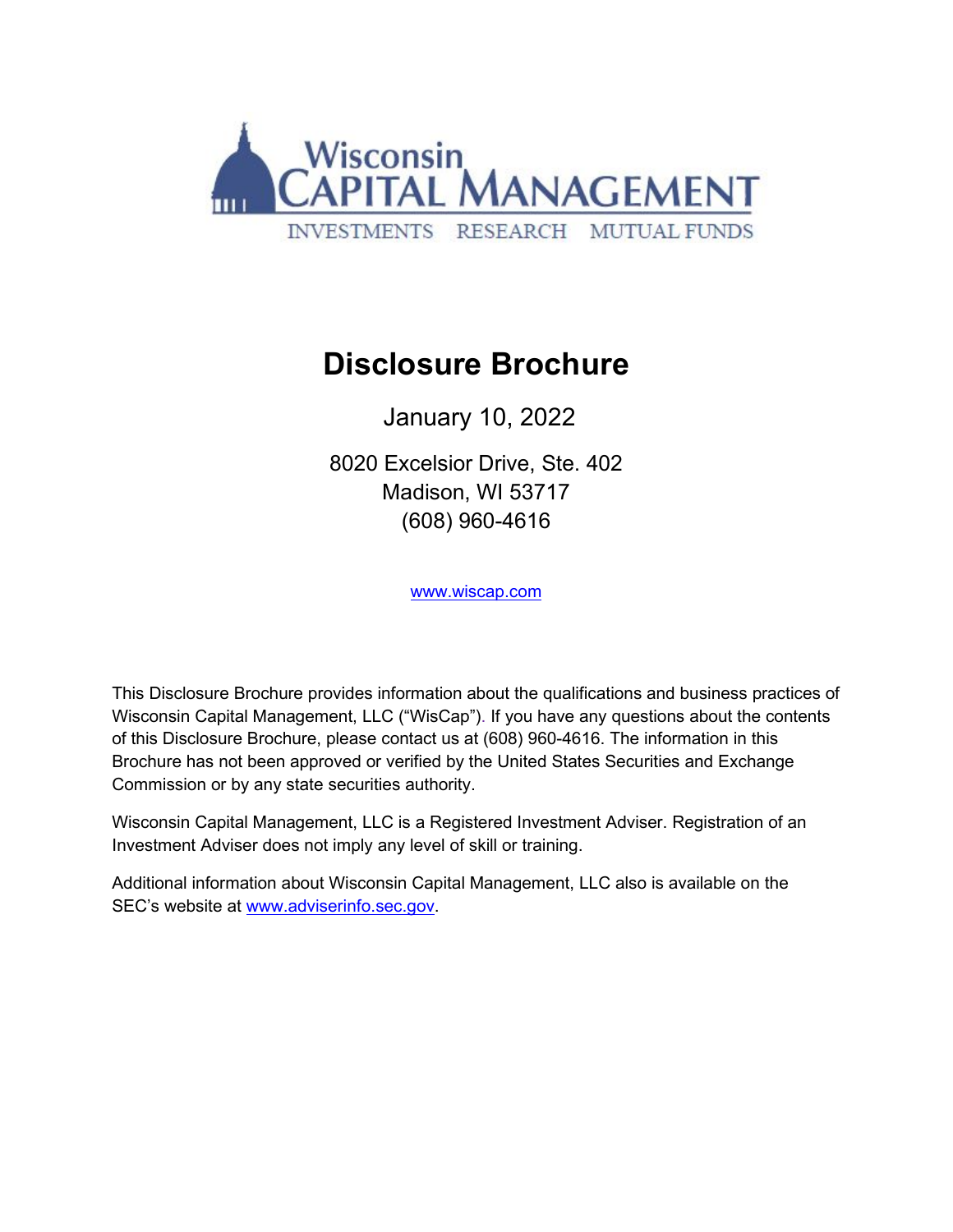## **Item 2 – Material Changes**

Please see the following summary of material changes made to our Brochure (Form ADV Part 2A) since our last annual update on August 27, 2021:

- Item 4: Added Model Portfolio Services disclosure describing as WisCap offers model portfolios to investment advisers, broker-dealers, or other financial institutions for a fee.
- Item 4: Added Business Consulting Services disclosure for providing management consulting services to other businesses.
- Item 5: Added Model Portfolio Services fee disclosure.
- Item 5: Added fee disclosure for management consulting services.
- Item 10: Added description of the type of company that WisCap provides management consulting services.
- Item 10: Added disclosure of WisCap personnel serving as trustee for close personnel friends who are also clients.
- Item 12: Added disclosure noting WisCap reserves the right to trade any of its eligible discretionary client accounts with brokers of its choice, including brokers which provide prime brokerage services to WisCap.
- Item 12: Added disclosure noting trades for directed accounts will be placed after completion of trades for clients which do not explicitly direct WisCap to use a specific broker-dealer.
- Item 12: Added disclosure describing the trade aggregation and rotation processes WisCap employs when placing trades or advising other financial institutions of trades to consider (in connection with WisCap's Model Portfolio Service).
- Item 12: Updated fixed income aggregation disclosure to clarify factors considered as well as to note that WisCap may use step-out trades when executing fixed income transactions.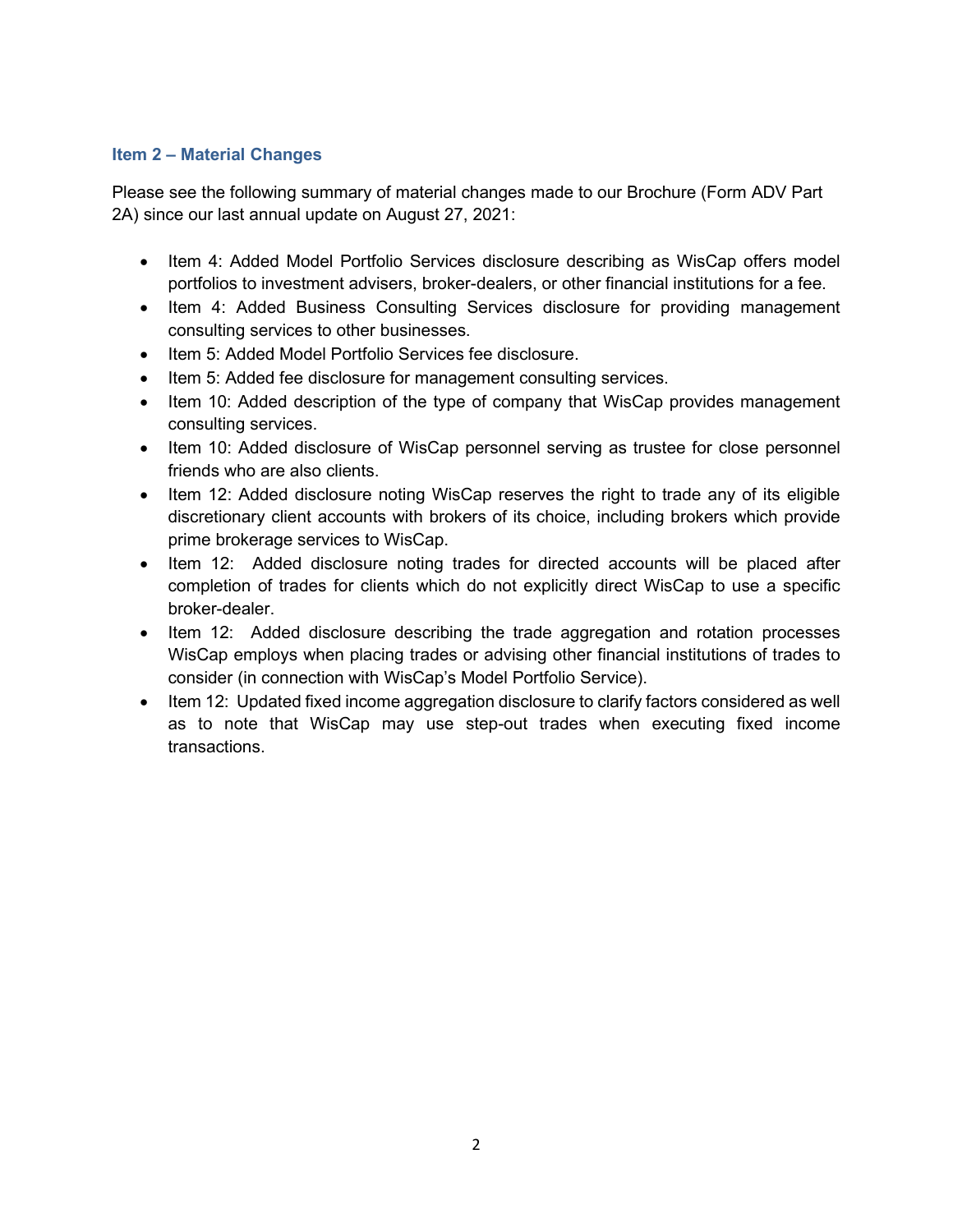#### **Item 3 -Table of Contents**

- Item 2 Material Changes
- Item 3 Table of Contents
- Item 4 Advisory Business
- Item 5 Fees and Compensation
- Item 6 Performance-Based Fees and Side-By-Side Management
- Item 7 Types of Clients
- Item 8 Methods of Analysis, Investment Strategies and Risk of Loss
- Item 9 Disciplinary Information
- Item 10 Other Financial Industry Activities and Affiliations
- Item 11 Code of Ethics, Participation or Interest in Client Transactions and Personal Trading
- Item 12 Brokerage Practices
- Item 13 Review of Accounts
- Item 14 Client Referrals and Other Compensation
- Item 15 Custody
- Item 16 Investment Discretion
- Item 17 Voting Client Securities
- Item 18 Financial Information
- Exhibit A Privacy Notice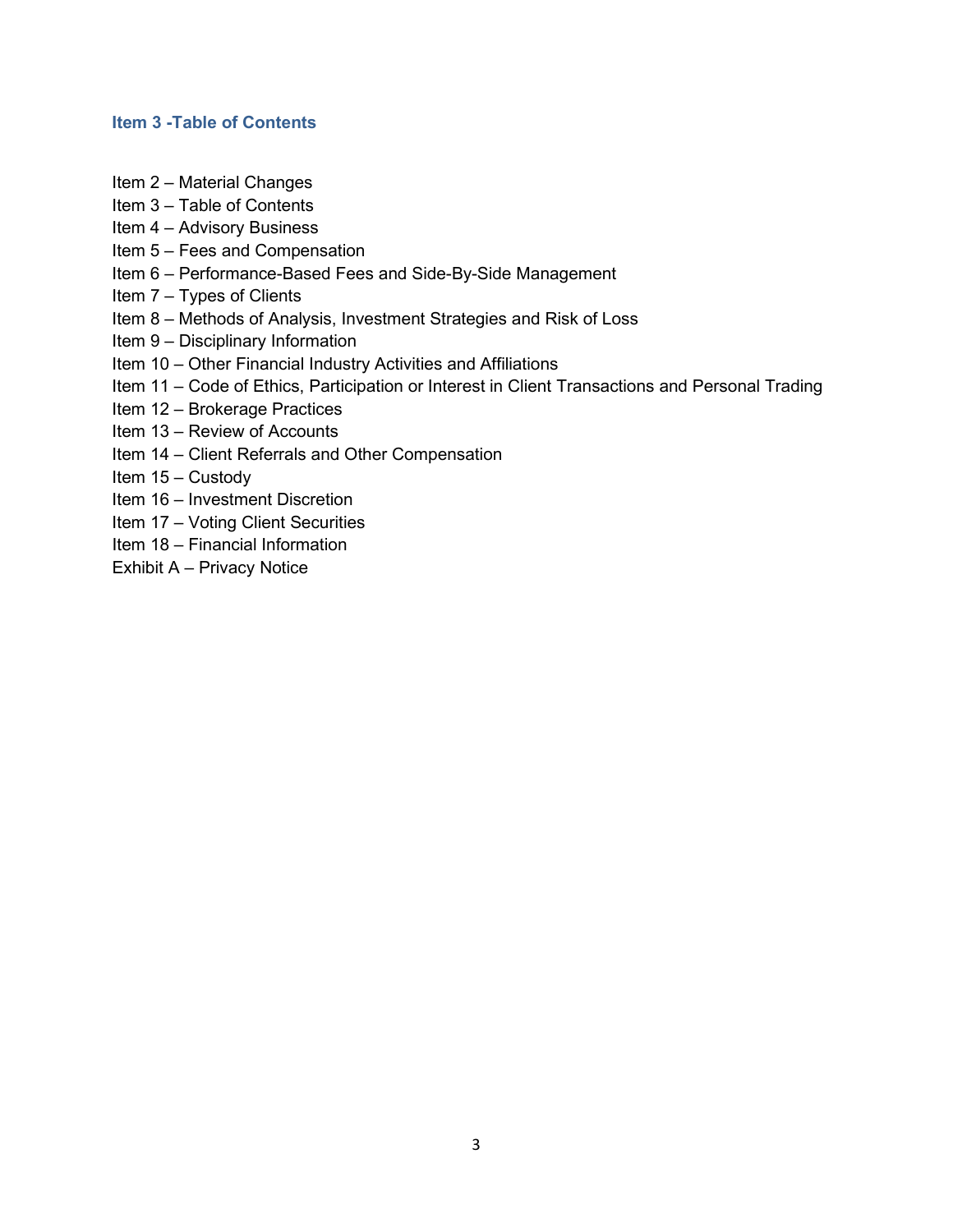#### **Item 4 – Advisory Business**

Established in 1984, Wisconsin Capital Management, LLC ("WisCap" or the "firm") primarily provides investment management services on a discretionary basis for the portfolios of individual and high net-worth individual clients, as well as to the Plumb Balanced Fund and the Plumb Equity Fund (collectively, the "Plumb Funds" or the "Funds"). WisCap also provides portfolio recommendations to model accounts maintained at other financial institutions and on a limited basis provides business consulting services to other companies. WisCap is principally owned by TGP, Inc., which is wholly and directly owned by Thomas G. Plumb. Thomas G. Plumb is President of and Portfolio Manager for WisCap,

See Item 8 for further risk factor information and Item 10 for further ownership and business affiliates information.

#### Investment Management Services

At the time of engagement, WisCap reviews each client's financial assets, investment needs, tolerance for risk, and investment objectives. From this initial overview, WisCap and the client develop specific objectives and guidelines for WisCap to follow while managing the client's portfolio. Upon request, clients may impose reasonable restrictions on certain assets or certain types of assets.

WisCap thereafter exercises its discretion to determine what securities, when, and in what amounts, to buy or sell for its client. Investment portfolios are diversified across various styles and strategies, and can consist of any combination of securities, including mutual funds, exchange-traded funds ("ETFs"), individual equity and fixed income securities, and/or other investments. Clients receive information about their accounts from WisCap no less than quarterly, unless otherwise directed.

Upon request, WisCap will provide a new client with a complementary written initial financial plan that incorporates the client's stated financial goals and objectives. In general, such written plans address the following areas: the client's personal cash flow, taxes, education and/or retirement funding, and other investments.

## "Wrap" Account Advisory Services

WisCap provides advisory services to clients in wrap fee programs that are sponsored by an unaffiliated bank or a broker-dealer ("wrap fee sponsor"). WisCap offers the same investment management strategies to clients in wrap fee programs as it does to any other client. In a wrap fee program, the client pays a bundled fee for an array of investment services, such as brokerage, advisory, research, custody, and management services. The client pays this bundled fee directly to the program sponsor, and WisCap receives a portion of it in payment for its services. As the client is a direct client of the program sponsor and the program sponsor recommends WisCap to the client, WisCap is incented to not encourage the client migrate accounts to non-wrap advised accounts. WisCap does not recommend its clients to enter into wrap fee programs; rather, it manages assets on behalf of select clients who have elected to participate in wrap fee programs.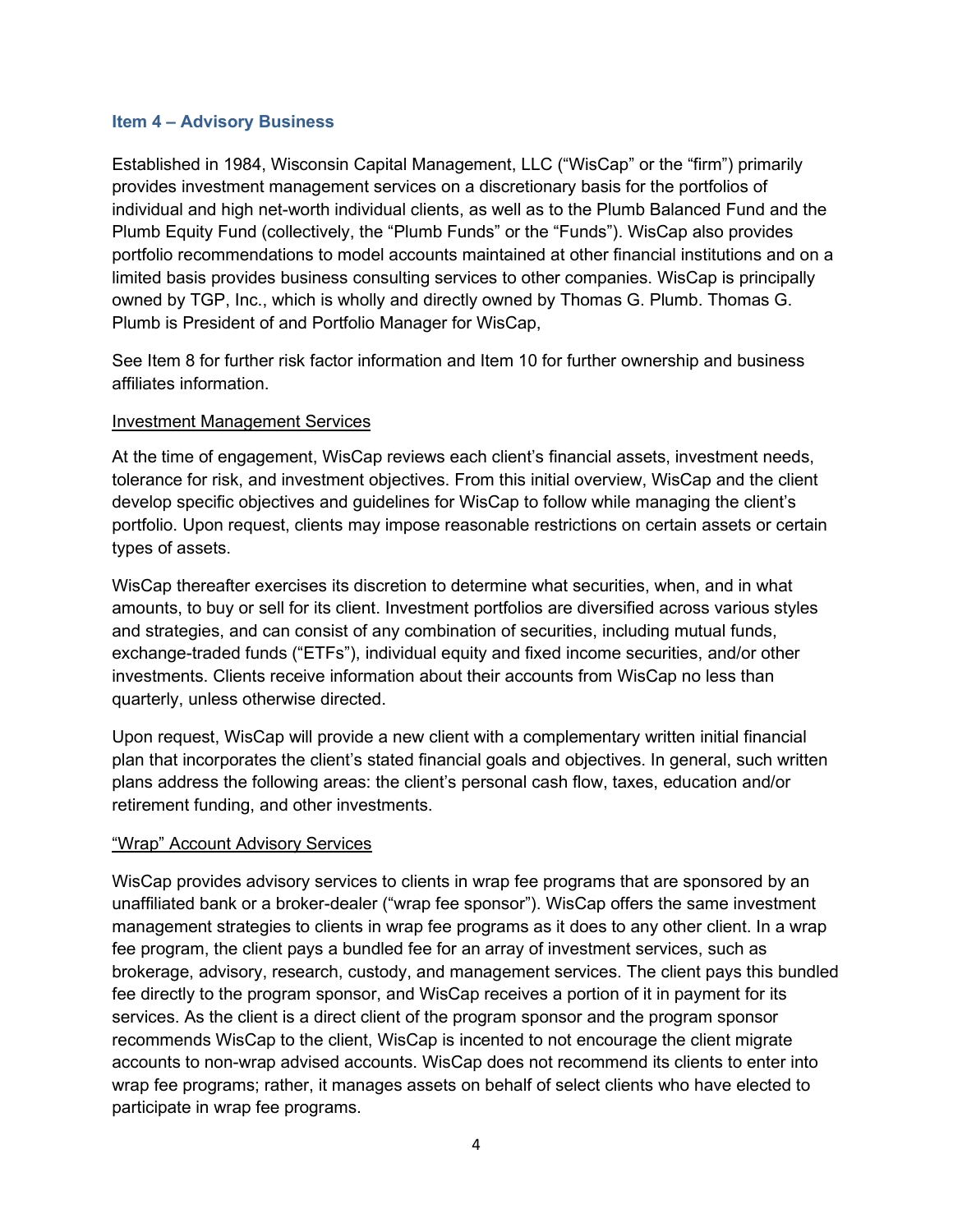## Model Portfolio Services

WisCap offers models of portfolios following the investment process and holdings of select investment strategies to investment advisers, broker-dealers, or other financial institutions (collectively "Financial Institutions") for a fee. WisCap offers to provide each Financial Institution with updated portfolio information at or near the same time it purchases or sells securities for WisCap clients. WisCap is not responsible for managing the Financial Institution's client accounts; rather, each Financial Institution maintains investment discretion over its client accounts and is responsible for placing trades as communicated by WisCap. The Financial Institution may purchase or sell securities at the same time, prior to or after WisCap purchases and sells those same securities for WisCap client accounts. While the resulting activity could have a positive or negative impact on WisCap's ability to execute trades for WisCap's clients, the securities in which WisCap invests on behalf of its clients are generally considered liquid in nature. As such, WisCap believes the impact (positive or negative) on client portfolios should be nominal under normal market conditions.

## Mutual Fund Services

WisCap is the investment advisor to the Plumb Funds. WisCap may invest some or all of its clients' accounts in the Funds. As do its other clients, the Plumb Funds has granted the authority to effect securities transactions on the Funds' behalf. WisCap uses its discretion to effect transactions that it believes will achieve the capital appreciation objective of the Plumb Balanced Fund, and the long-term capital appreciation objective of the Plumb Equity Fund. WisCap has managed the Funds since its inception, subject to the oversight of the Funds' Board of Directors/Trustees. See Item 10 for additional information on WisCap's business affiliates and its role in managing the Funds.

## Business Consulting Services

WisCap personnel offers to provide ongoing management consulting services to other businesses. The entities targeted for this service are not the type of companies WisCap considers for client investment purposes. The time spent on this service is de minimis (less than 5% of WisCap personnel's time).

| Assets Under Management         | As of 12/31/2021 |
|---------------------------------|------------------|
| <b>WisCap Discretionary</b>     | \$334,333,333.22 |
| <b>WisCap Non-Discretionary</b> | \$0              |

## **Item 5 – Fees and Compensation**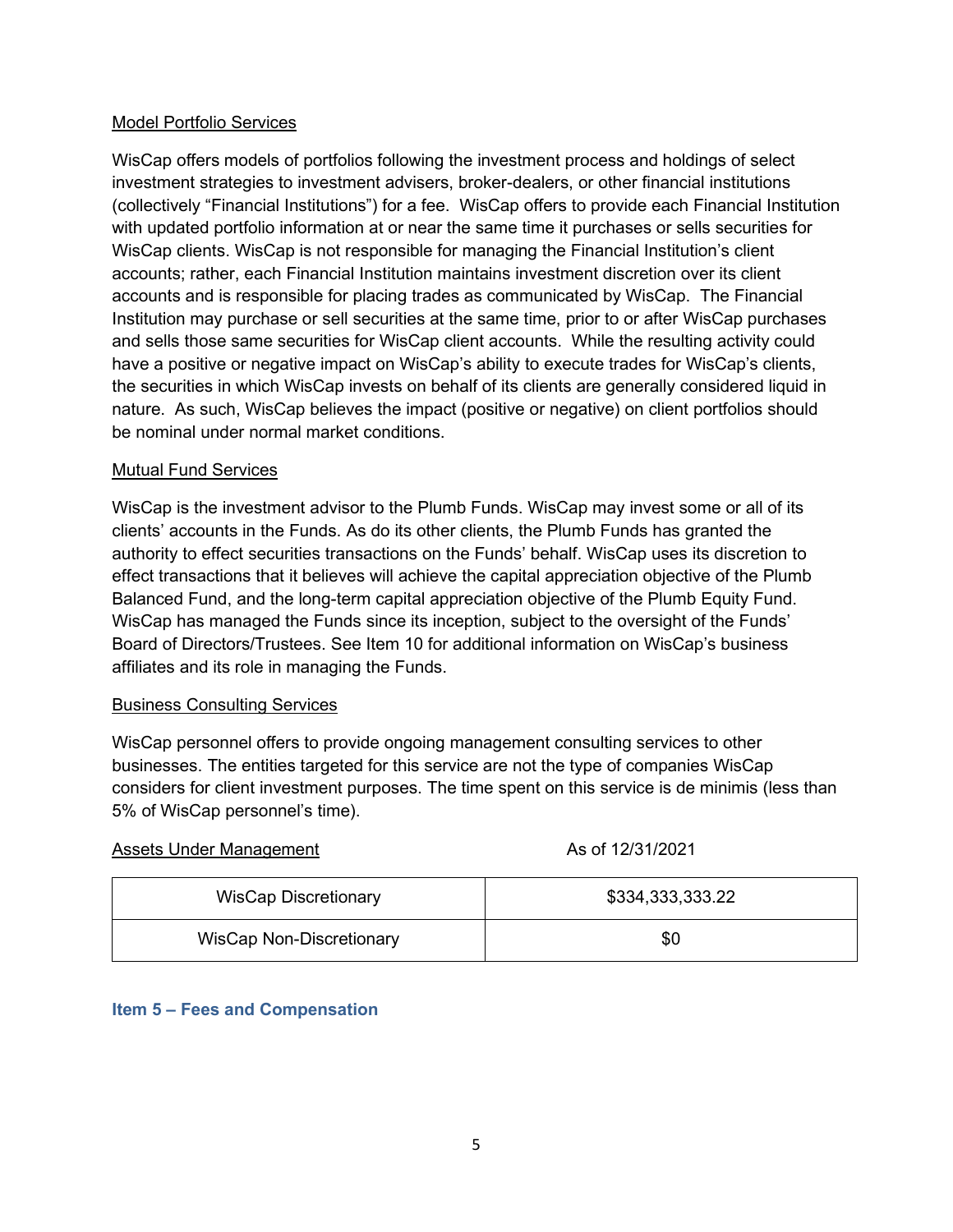#### Fees Related to Investment Management Services

Although subject to change at WisCap's discretion, fees are generally based upon the market value of assets under management as of the last business day of the previous quarter. Fees are due in advance of each new quarter. Clients may choose to either receive fee invoices from WisCap or have WisCap deduct fees from their accounts directly.

When a client's portfolio includes shares of the Plumb Funds, the value of a client's Plumb Funds shares does not factor into WisCap's calculation of the client's advisory fee. Those assets are subject only to the Funds' expenses, which are paid from Funds' shareholder fees. More information on the Funds' expenses and fees is available in each Fund's Prospectus. WisCap receives payment for its advisory services directly from the Funds. Depending upon which Fund a WisCap client's account is invested in, each Fund's fees may be more or less than the advisory fee that would otherwise apply to that account. Clients can also purchase the Plumb Funds through other brokers or agents not affiliated with WisCap.

Either party to a WisCap investment management agreement can end the relationship with 30 days' advance written notice to the other party, unless otherwise dictated by the terms of the agreement. WisCap will return the fees a client has already paid for the days following the termination date until the end of that quarter, if any. A client's termination of an investment management agreement will not affect transactions WisCap has initiated on the client's behalf prior to the effective date of the termination.

Clients will incur separate custodian, brokerage, and transaction costs. Custodian fees are negotiated by the clients and their selected custodian(s). In addition, the firm may invest a client's account in registered investment companies or ETFs not affiliated with the firm. Depending on the fund and its share class offering, a client may be able to invest directly in a fund without incurring any sales or advisory fees. Each fund's prospectus will contain a complete explanation of the expenses it charges to its shareholders. Such charges, including brokerage fees and commissions, are exclusive of and in addition to WisCap's fee, and WisCap does not receive any portion of these commissions, fees, and costs. Item 12 of this brochure further describes the factors WisCap considers in selecting broker-dealers to recommend for client transactions, and for determining the reasonableness of a broker-dealer's compensation (*e.g.*, commissions).

WisCap generally charges clients a fee based on the value of assets under management. WisCap's current standard fee schedule is:

> Individually Managed Accounts 1.00% on the first \$1,000,000 0.90% on the next \$1,000,000 0.80% on the next \$2,000,000 0.70% on the next \$1,000,000 0.60% on assets over \$5 million

The standard fee schedule shown above is negotiable and will thus vary from client to client. Factors the firm considers in negotiating fees include type of account, type of securities subject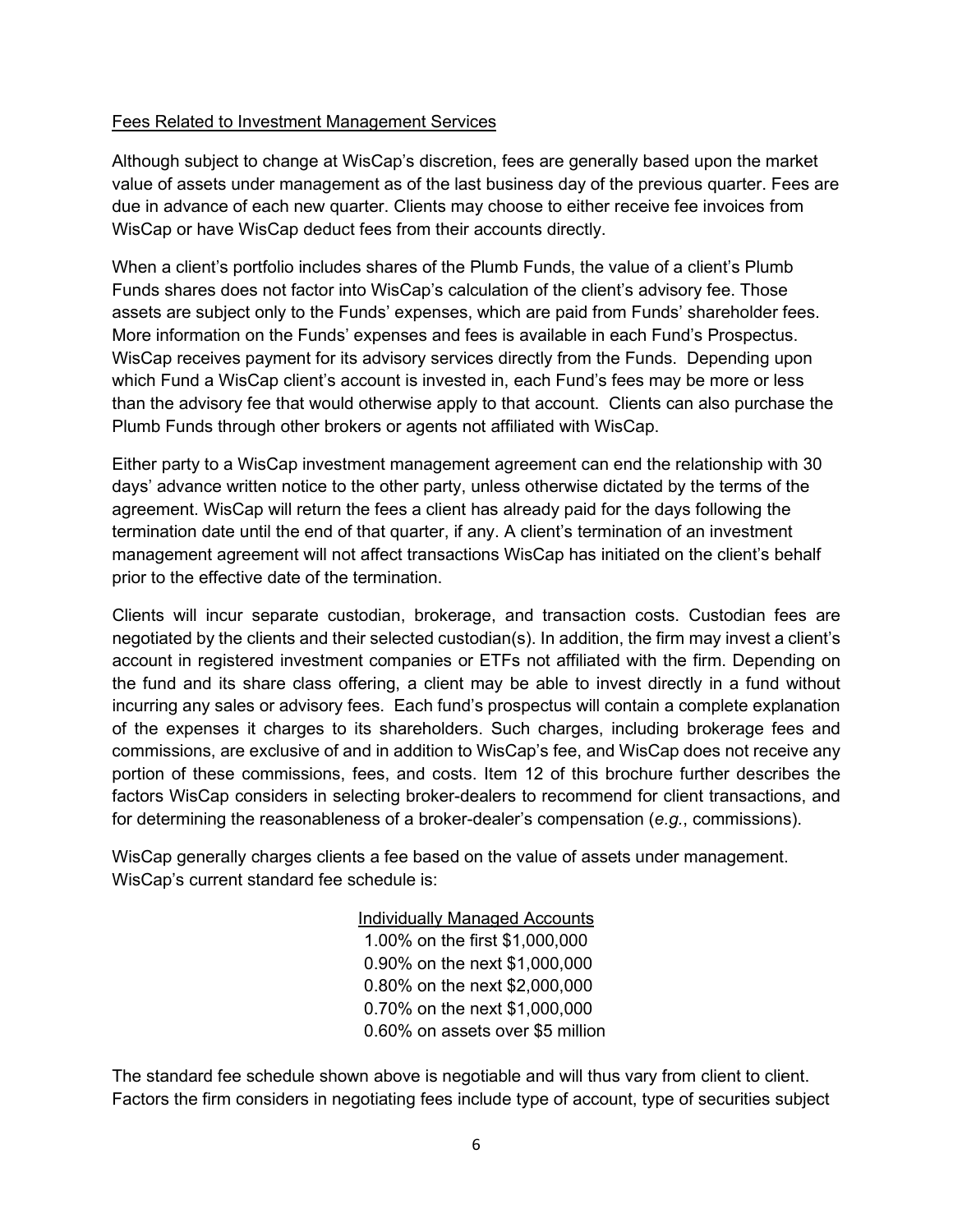to management services, value of securities, anticipated nature, and volume of trading, and special service requests by the client. Over the years it has been in business, WisCap has had other fee schedules in effect that may be lower or higher fees than those outlined below. Based on the fee schedule in effect at the time of engagement and the size of a particular account, WisCap clients may pay different fees. WisCap maintains policies and procedures designed to help ensure client accounts are managed pursuant to the client's investment objectives without regard to differences in client fees.

WisCap offers a discounted fee for employees and certain family members of employees. Select employees are not charged fees for individual accounts managed by WisCap.

## Fees Related to Wrap Account Advisory Services

WisCap's fee for wrap account management services ranges from 0.50% to 1.00% per year and is payable according to the client's agreement with the wrap program's sponsor. While the agreement with the wrap program sponsor ultimately dictates fees to be paid, mark ups on fixed income trades, fees associated with WisCap placing trades through a different broker-dealer, charges directly imposed by mutual funds or ETFs and other trading-related fees are expected to be borne by the client. As such, clients may be collectively paying higher fees by participation within a wrap fee program. Further, while it is ultimately the client's decision whether to maintain a wrap account, clients are generally advised that accounts with low trading volumes, high cash balances or significant fixed income weightings may be able to receive similar services at a lower cost outside of a wrap fee program.

## Fees Related to Model Portfolio Services

WisCap receives as compensation a portion of the total managed account program fee paid to the sponsor by the client. WisCap's fee for this service to sponsors is based on the standard fee for the sponsor. Client fees for this service are based on our investment management fee schedule and can be negotiated by the client.

## Fees Related to Mutual Fund Services

The Plumb Funds pay WisCap's advisory fees monthly, in arrears, in an amount calculated at the annual rate of 0.65% of the value of each Fund's assets, less any fees waived, or expenses reimbursed by WisCap when an expense limitation on Fund assets is in effect. A complete description of all operating expenses of each Fund may be found in the Plumb Funds' Prospectus, a copy of which is available by calling *1-866-987-7888*.

## Fees for Additional Services

Advisory accounts that do not utilize WisCap's recommended custodians for custody of their assets may, at WisCap's discretion, have their fee schedule increased by 0.10%. WisCap charges for special services requested by a client based on the time, complexity, and effort involved.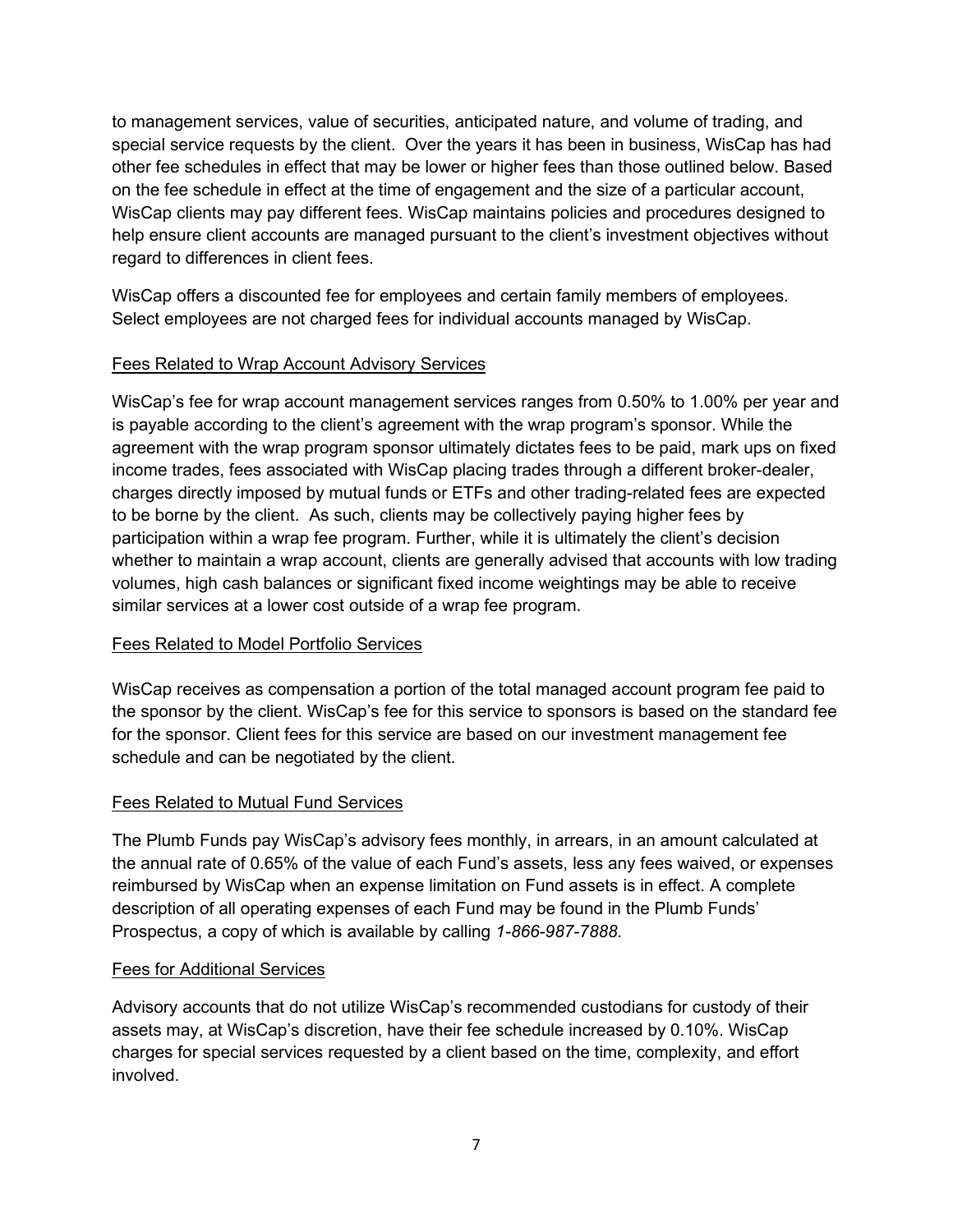WisCap does not charge a termination fee for advisory accounts.

Fees for Business Consulting Services are negotiated separately with each client, and WisCap generally receives a flat monthly fee for services provided.

## Account Valuation Practices

Where possible, WisCap uses pricing information provided by WisCap's portfolio management system ("Orion") to calculate client fees and investment performance. Orion uses prices as provided by various custodial feeds it receives, generally defaulting to the price used by the majority of the custodial feeds received. As such, the price used by WisCap to price a client's portfolio for fee billing purposes and/or for reporting investment performance could be different than the price provided by the client's custodian.

In the unlikely event that (a) Orion is unable to provide a price; (b) WisCap's portfolio manager believes the price received from Orion does not reflect fair market value; or (c) a security has halted trading, WisCap will determine a fair value for such security. To make this determination, WisCap will consider its knowledge of the security, current market conditions, and any other relevant information. No single factor or method is used in determining the value of a security. Rather, WisCap will make every valuation decision on a case-by-case basis, with an objective of arriving at a price it believes it could reasonably receive upon a current sale of the particular security.

## Fund Valuation Practices

The Plumb Funds' Accounting Agent, U.S. Bancorp Global Fund Services, LLC, determines the Funds' daily net asset values using the Funds' approved pricing procedures. When determining a fair value for securities held within the Funds, if necessary, WisCap will work with an appropriate agent of the Funds to price the security in accordance with the Funds' fair valuation policy and procedures.

# **Item 6 – Performance-Based Fees and Side-By-Side Management**

WisCap does not charge any performance-based fees (fees based on a share of capital gains on, or capital appreciation of, a client's assets).

# **Item 7 – Types of Clients**

WisCap provides investment management services to individuals, high net worth individuals and registered mutual funds. WisCap also offers model portfolio services to Financial Institutions. WisCap will generally decline or terminate a client who imposes investment restrictions that WisCap believes will preclude the development of a consistent, long-term investment program for the client's account.

WisCap maintains separate relationships with certain clients. For example, some clients also serve as firm vendors. Over the course of time, given the inherently close working relationship we have with our clients, we expect relationships with clients to continue to evolve. These expanded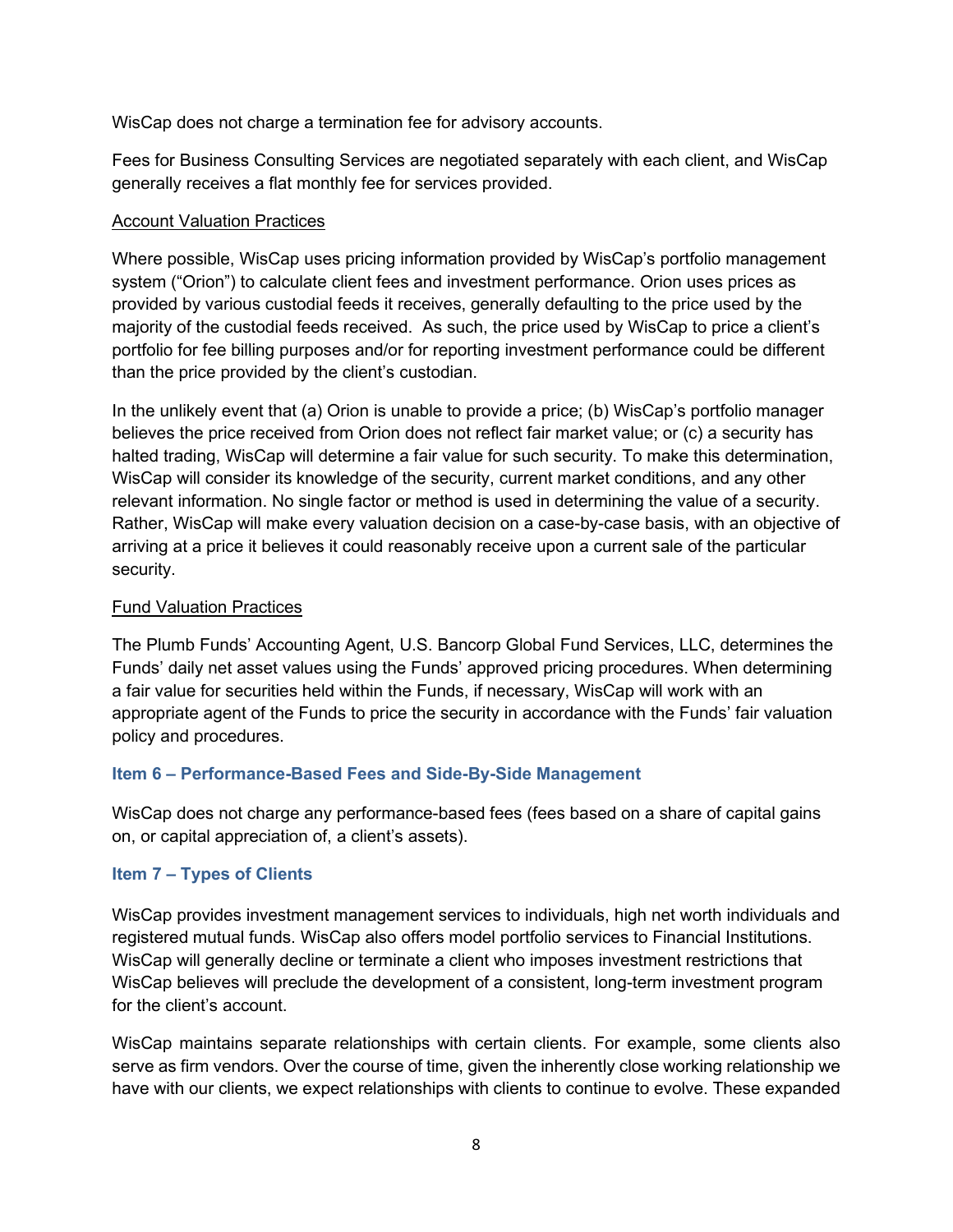relationships could present an inherent conflict to provide preferential treatment to certain clients. We believe WisCap's dedication to fairness and integrity, along with policies and procedures designed to ensure clients are treated fairly, as summarized within this disclosure document, address this conflict.

As noted in Item 5 above, either party to a WisCap investment management agreement can end the relationship with 30 days' advance written notice to the other party, unless otherwise dictated by the terms of the agreement.

While WisCap is not soliciting new clients at this time, our minimum account size for future WisCap clients would be \$2 million.

WisCap has an incentive to encourage individual clients to rollover an employer retirement account into a WisCap-managed Individual Retirement Account ("IRA"), with the potential of higher fees and lower liquidity. The decision of whether to rollover an employer retirement account rests with the individual account owner, and we are committed to providing information to help a client make a decision that is in that client's overall best interests.

## **Item 8 – Methods of Analysis, Investment Strategies and Risk of Loss**

WisCap strives to provide strong absolute and relative long-term investment returns through a combination of capital appreciation and current income. Clients rely on WisCap to manage their assets and minimize portfolio volatility during market fluctuations.

In its investment selection process, WisCap seeks diversification by asset class, geography, capitalization and industry. WisCap works closely with its clients to develop a portfolio appropriate to a client's financial objectives and risk profile. The individual securities and [proprietary mutual funds](http://www.plumbfunds.com/) WisCap manages serve as core holdings around which WisCap will add complementary assets, depending on client objectives.

#### Investment Process

As noted, WisCap works closely with clients to develop portfolios appropriate to a client's objectives. Clients consult with the Portfolio Manager who will work through a logical investment process to develop and maintain investment portfolios. Together, the client and Portfolio Manager define goals and objectives for the client's account and determine the client's comfort with risks related to various levels of market volatility and asset quality.

Once the basic structure for an individual client account is established, WisCap will produce an account investment policy statement for the client. The Portfolio Manager then generates an investment portfolio designed to meet the client's specific goals. The Portfolio Manager will monitor the client's investments and meet (either in person or via telephone/video calls) with the client periodically (as mutually determined by the client and WisCap) to review the portfolio and determine whether changes are necessary or advisable.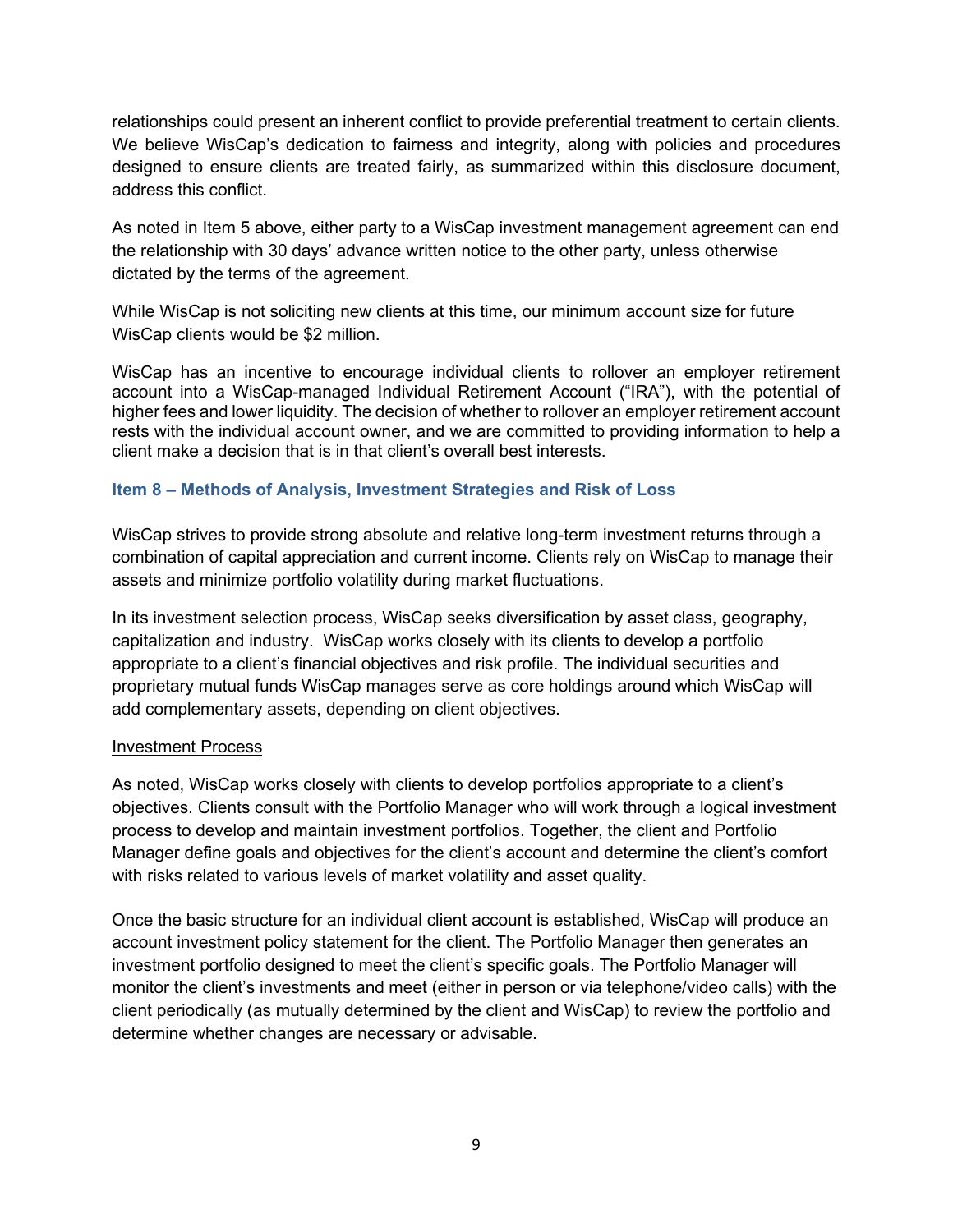## Investment Strategies for Individual Securities

WisCap looks for growing companies that demonstrate a competitive advantage among industry peers, with reasonably priced stock, the purchase of which will fall into predetermined [investable](http://www.svaplumb.com/investment-management-services/investment-process.aspx)  [themes.](http://www.svaplumb.com/investment-management-services/investment-process.aspx) WisCap focuses on identifying market inefficiencies and maintains a goal of outperforming over entire business cycles. WisCap believes analyzing and taking advantage of long-term investable themes, including organizations with sustained revenue and profit growth, will produce an attractive risk-adjusted return for its clients.

WisCap seeks to invest in a diversified portfolio of companies that meet its investment criteria. WisCap utilizes a fundamental growth at reasonable prices investment strategy.

WisCap evaluates security prices based on fundamental analysis that includes review of the issuer's balance sheet, cash-flow, and income statements, and on its knowledge about the competitive environment, product sustainability, market power, and management incentive structure. WisCap also analyzes the structural trends faced by the industry at both a micro and macro level, as it believes that even the best companies are influenced by such trends. WisCap typically invests in U.S. companies but may also invest in foreign companies. Foreign investing usually occurs through the purchase of American Depository Receipts ("ADRs") and involves foreign companies that are dual listed on U.S. stock exchanges.

Depending on a) the client's investment objectives and risk tolerance; and b) market opportunities, WisCap supplements equity investments with fixed income investments and other suitable securities. Fixed income investments typically include investment-grade bonds and government securities. As with its equity selection, WisCap performs research when purchasing fixed income securities and other investments with the aim of augmenting client returns and reducing portfolio volatility.

Investments in client accounts may include the following:

- Equities / Stocks
- Fixed Income / Bonds
- Cash Equivalents / Money Market Funds
- Preferred stocks
- Real estate investment trusts ("REITs"), publicly traded master limited partnerships ("MLPs"), royalty trusts
- American Depository Receipts
- Index Funds / Exchange Traded Funds
- Mutual Funds

As part of a client's asset management plan, WisCap strategizes to minimize the potential tax exposure through asset allocation and selection. Specific [investments](http://www.svaplumb.com/investment-management-services/investments.aspx) depend on such factors as the client's particular tax situation, risk tolerance, time horizon, and account size. WisCap generally seeks to purchase securities with a long-term investment horizon.

WisCap's base selection strategies for individual securities are outlined below: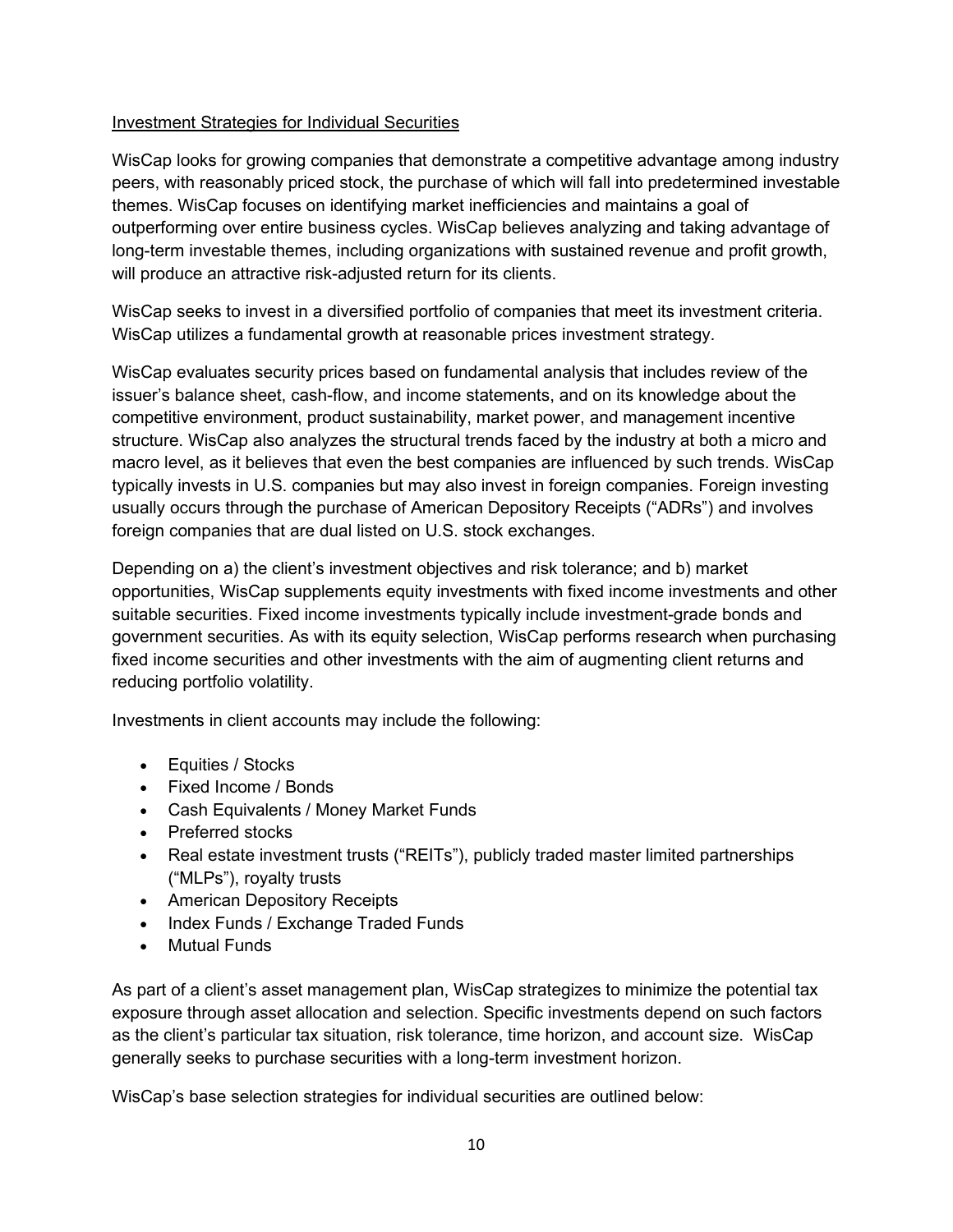Buy-strategy indicators:

- Favorable market/economic conditions for industry
- Strong balance sheets with high cash flows, which can be an indicator of a company's ability to self-fund new projects
- Experienced, capable, and prudently structured management team incentives

Sell-strategy indicators:

- Potential catalyst for recovery is no longer deemed to be available
- Deterioration of fundamentals not yet reflected in market price
- More compelling alternatives exist with a better expected return profile

WisCap currently does not actively manage accounts or invest in securities based on Environmental, Social and Governance ("ESG") criteria. However, WisCap will consider clientspecific guidelines or restrictions on a case-by-case basis.

## Investment Strategy for Mutual Funds

WisCap selects mutual funds for its clients to achieve portfolio diversification, and to complement the overall portfolio investment strategy. WisCap chooses from a wide assortment of funds available through institutional trading platforms. Mutual fund and exchange-traded fund selection criteria generally include consistency of performance vs. peer group; risk-adjusted performance; consistency and longevity of management team; consistency of management style and avoidance of style drift; tax efficiency; and fund expenses. Our clients may choose to provide us with the flexibility to invest their portfolios in the Plumb Funds, supplementing with other mutual funds or ETFs and individual securities for sectors not covered by the Plumb Funds or for other portfolio considerations. Please see Item 10 for additional information regarding WisCap's role in managing the Plumb Funds.

WisCap uses various quantitative tools to research investment options and monitors relevant academic and industry publications to identify trends and new products.

When investing in mutual funds for a client, WisCap monitors the selected funds with the objective of ensuring they remain appropriate for achieving the client's investment strategy, replacing such funds as deemed necessary.

WisCap may receive research services from third parties, or through brokers or dealers, including some purchased through economic arrangements with such parties. Please see Item 12 for a discussion of WisCap's brokerage practices.

## Risk Factors

WisCap's investment management strategy emphasizes diversification to help mitigate and manage risk. Diversification includes geographic concentration, investment style, capitalization of underlying investments, as well as the maturity, credit quality, and geographic exposure. While all investing involves some risk, including loss of capital and purchasing power, WisCap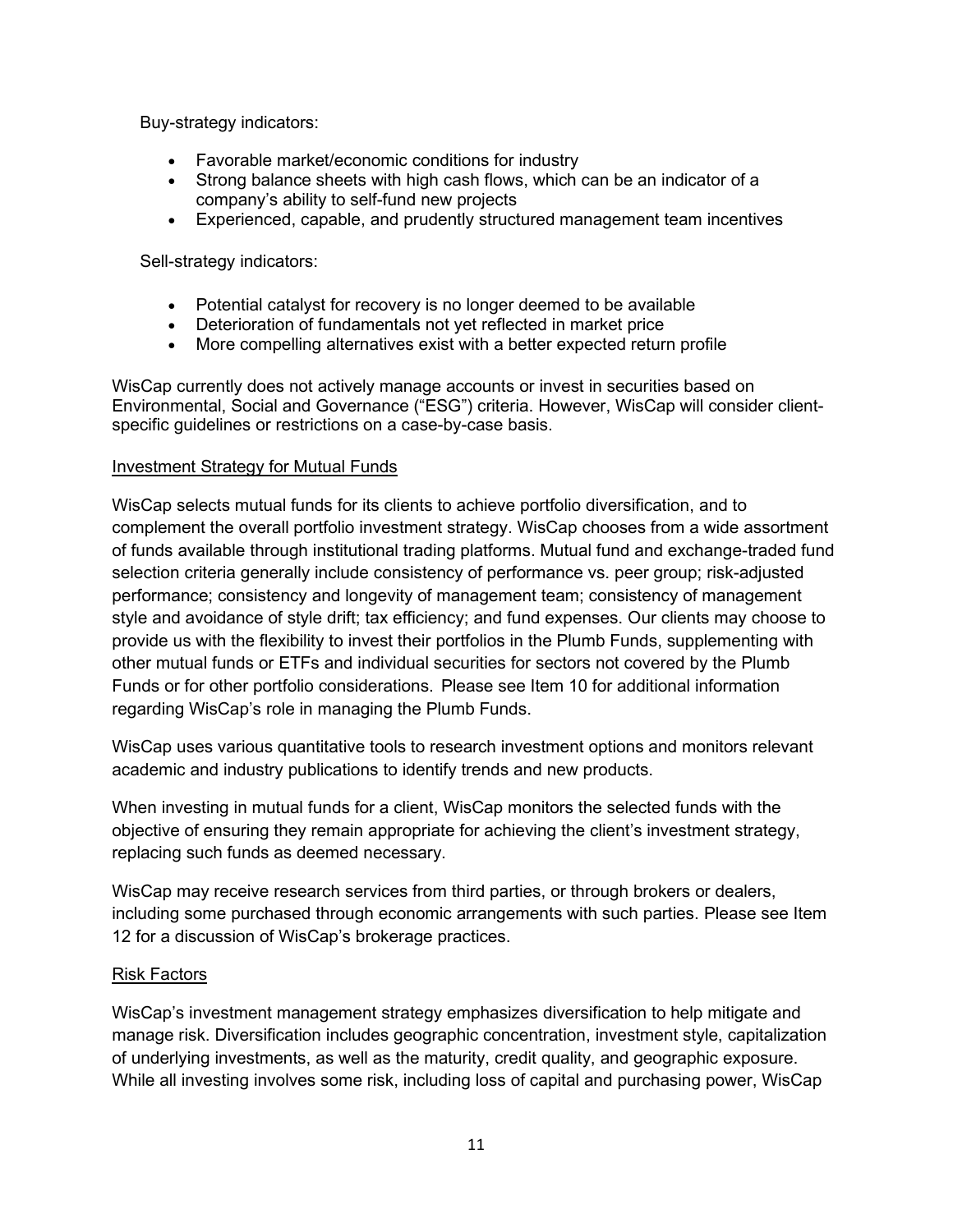diversifies not only asset classes and sectors, but philosophies and strategies as well, to broaden participation in advancing markets and reduce portfolio volatility.

WisCap uses investment strategies when managing client assets and/or providing investment advice that are subject to the following associated risks:

## INVESTMENT OR PRODUCT RISKS

*Individual Security Selection Risk*. Securities selected for client investment may decline due to events unique to the individual security. Such events include, but are not limited to, changes in a company's business or credit outlook, its geographic exposure, events at competitor companies, and changes in government policy or the regulatory environment.

*Mutual Funds and ETFs.* Investments in ETFs are subject to different risks than investments in mutual funds. This is because some ETFs do not issue and redeem shares on a continuous basis, potentially making such ETFs less liquid than open-end mutual funds. Depending on the mutual fund or ETF, underlying investments that hold specialty or hybrid investment vehicles, and/or derivatives, may be more volatile and less liquid than other investments, and may employ leverage that can magnify the vehicles' gains and losses. Where mutual funds or ETFs are designed to obtain investment results corresponding generally to the price and yield performance of a particular index, their returns may not match those they aim to replicate.

*Fixed Income Risk.* Changes in interest rates will significantly affect a fixed income security's market value – typically, when interest rates rise, a fixed income security's market value declines, and vice versa. A fixed income security with a longer maturity generally involves greater interest-rate risk but generally has a higher yield. Conversely, a fixed income security with a shorter maturity has less interest rate risk but typically has a lower yield. The market value of a fixed income security may also be affected by credit risk due to changes in its credit quality rating or the issuer's financial condition.

*Credit Risk.* The value of a client's investments in fixed income securities depends on WisCap's analysis of a number of factors, including the underlying creditworthiness of the fixed income instrument's issuer. A reduction in the issuer's creditworthiness or a negative perception of the issuer's ability to pay may reduce the price of the security, resulting in a greater risk of principal loss. An issuer bankruptcy may result in a total loss of principal.

*REITs.* Equity REITs invest directly in real property, while mortgage REITs invest in mortgages on real property. REITs may be subject to certain risks associated with the direct ownership of real estate, including declines in value, risks related to general and local economic conditions, overbuilding and increased competition, increases in property taxes and operating expenses, fluctuations in interest rates, and variations in rental income. In addition, the failure of a REIT to qualify as such for tax purposes would adversely affect the value of the participating fund's investment in that REIT. Some REITs have relatively small market capitalizations, which could increase their market volatility. REITs tend to rely on specialized management skills, and may have limited diversification, making them susceptible to the risks inherent to the operation and financing of a limited number of properties.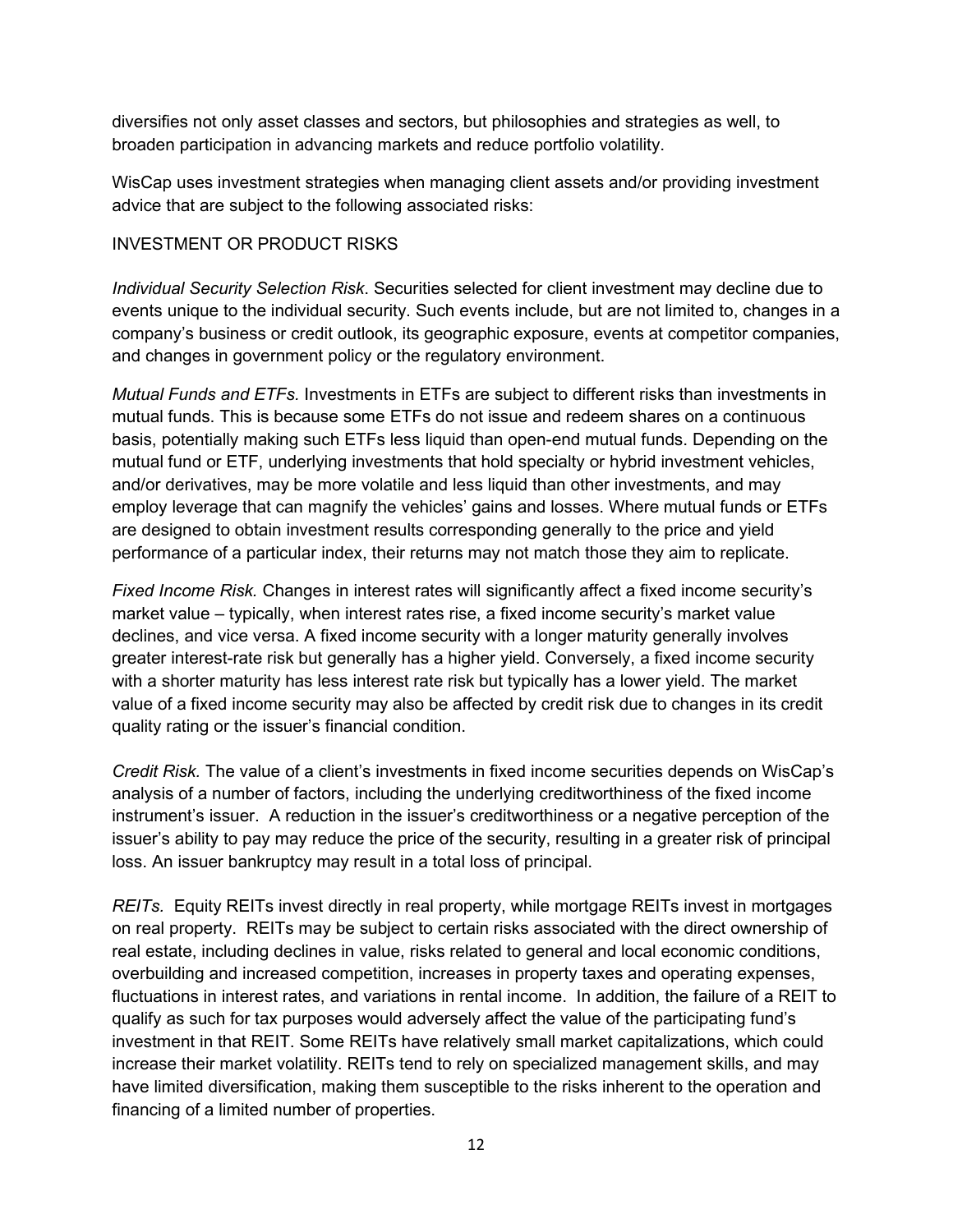*Foreign Securities.* Although WisCap invests primarily in securities priced in U.S. dollars and traded on U.S. exchanges or issued by U.S. mutual fund companies, it may from time to time invest in foreign securities. Foreign securities investments are subject to special risks, including currency fluctuations, less liquidity, less developed or less efficient trading markets, lack of comprehensive company information, political instability, and differing auditing and legal standards.

## MARKET RISK

*Risk of Loss*. WisCap-selected investments are subject to the risks associated with all investing. Clients should be prepared to bear such risks, including the possible loss of some or all of the principal amount invested. There is no guarantee that investments will appreciate during the time a client holds them, and some or all may depreciate in price. Past performance is not necessarily indicative of future results. WisCap cannot guarantee success in meeting its investment objectives.

*Market Risk.* The market value of a security may decline due to general market conditions that are not specifically related to a particular company, or to factors that affect general economic conditions of the market as a whole.

*Sector Risk*. Securities within the same industry may decline in price due to sector-specific market or economic developments. Government regulation or technological changes often influence specific industry characteristics and profitability. Although WisCap seeks to invest in a diversified portfolio of securities, the firm may find numerous attractive investments within a particular industry sector. In such cases, WisCap may overweight investment in a particular sector, relative to the weightings in the S&P 500 Index. Such overweighting exposes the portfolios to risks specific to that industry that may not correlate with the overall market.

## FIRM RISKS

*Reliance on Key Personnel.* Thomas G. Plumb, WisCap's owner and President is the firm's portfolio manager. This presents the risk that WisCap clients may suffer an interruption in service in the event that Mr. Plumb is unable to perform his responsibilities.

*Allocation of Time and Resources.* Generally, WisCap personnel are not subject to specific obligations or requirements concerning the allocation of time, efforts, resources, or investment opportunities to any particular client. WisCap personnel devote time to the affairs of the Firm's clients as they, in their discretion, determine necessary for conducting business in a manner consistent with WisCap's contractual obligations, fiduciary duties to clients, allocation procedures, and compliance policies and procedures.

*Cybersecurity.* Information security impacts every user of the internet, and investment advisers such as WisCap are no exception. WisCap recognizes the importance of protecting clients' personal information as well as the confidential and proprietary information of the firm and its employees. However, WisCap cannot guarantee the protection of all such information, nor can it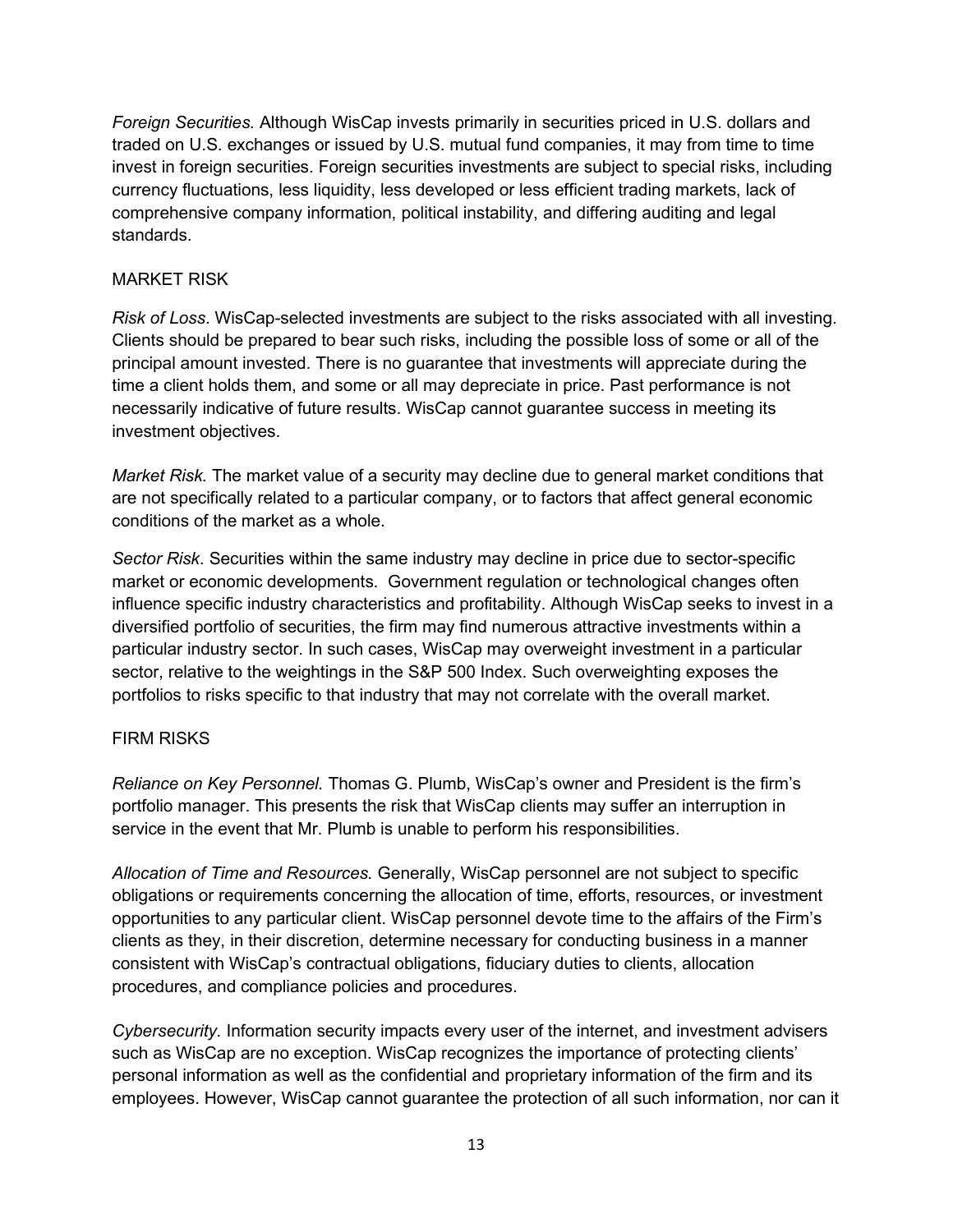insure against all related losses especially given the evolving nature of cybersecurity risks.

WisCap believes clear communications represent critical controls to identifying and managing cybersecurity risks and encourages employees to communicate early and often regarding any potential cybersecurity risk. Additionally, WisCap encourages all clients to communicate any information security risk or breach they may detect to their primary relationship manager immediately.

# **Item 9 – Disciplinary Information**

Registered investment advisers are required to disclose all material facts regarding any legal or disciplinary events that would be material to a client's evaluation of WisCap or the integrity of its management. WisCap has nothing to disclose relative to this Item.

# **Item 10 – Other Financial Industry Activities and Affiliations**

WisCap is owned by TGP, Inc., which is owned by Thomas G. Plumb.

WisCap is the investment adviser to the Plumb Funds. WisCap may invest some or all of its clients' accounts in the Plumb Funds. As adviser to the Funds, WisCap earns fees for its services to the Plumb Funds based on the value of the funds it manages. Thus, a conflict of interest exists when WisCap invests a client's account in the Funds. WisCap does not charge clients directly any fees for that portion of a client's account invested in the Plumb Funds. WisCap has an incentive to recommend the Plumb Funds to its client in order to grow the Plumb Funds. However, WisCap only recommends the Plumb Funds to clients when it determines the investment is appropriate for the client's account. In addition, a WisCap employee serves as the Plumb Funds' Chief Compliance Officer. WisCap absorbs all costs associated with this employee, including salary and benefits.

WisCap for a fee provides business consulting services to a Wisconsin-based energy-related utility contractor. This business consulting is to improve operations and efficiency of the business.

WisCap personnel serve as trustee for close personnel friends who are also clients. While WisCap personnel do not receive fees for such services provided, WisCap management is cognizant of the inherent incentive to provide preferential treatment to these clients. WisCap maintains policies and processes designed to treat all clients fairly.

Existing and prospective clients of WisCap are encouraged to carefully consider the affiliations and conflicts of interest described above. Please see Item 11 for a discussion of WisCap's Personal Trading activity.

**Item 11 – Code of Ethics, Participation or Interest in Client Transactions, and Personal Trading**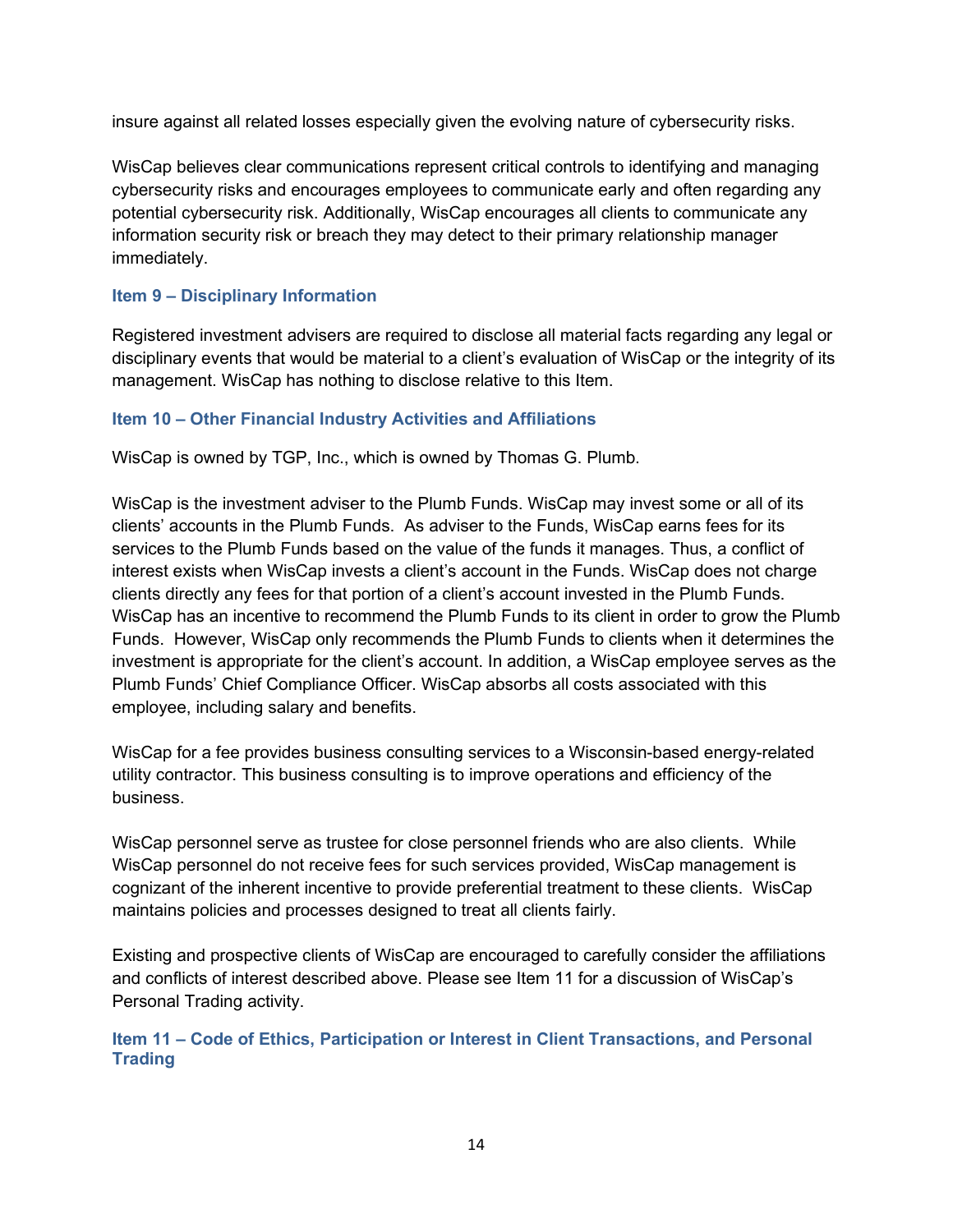WisCap has adopted a Code of Ethics for its supervised persons describing the firm's high standard of business conduct and the fiduciary duty owed clients. The Code of Ethics (or the "Code") includes provisions for maintaining confidentiality of client information, a prohibition on insider trading, restrictions on providing and accepting gifts and business entertainment, and procedures for personal securities trading, among other things. All supervised persons of WisCap sign an acknowledgement of the terms of WisCap's Code of Ethics initially upon employment and annually thereafter.

WisCap's Code of Ethics governs personal securities trading activity. Supervised persons are permitted to buy and sell securities that WisCap also recommends to clients.

The Code is designed to provide reasonable assurance that the personal securities transactions, activities and interests of WisCap's access persons do not interfere with them making decisions that are in the best interest of advisory clients and in implementing such decisions. Under the Code of Ethics, certain classes of securities have been designated exempt for employee transactions, based on a determination that transactions in these securities would not materially interfere with the best interest of WisCap's clients. In addition, the Code requires pre-clearance of many transactions and restricts or prohibits employee trading in close time proximity to client trading in the same security.

Nonetheless, because the Code allows access persons to invest in the same securities as clients in some instances, it is possible an access person could benefit from a client's market activity in a security also held by the access person. WisCap routinely monitors the personal trading of its access persons, including those related to investing in the same securities as clients.

WisCap may recommend that a client invest some or all of its accounts in the Plumb Funds. Because WisCap earns investment advisory fees for its services to the Funds based on the value of the funds it manages, a conflict of interest exists when WisCap makes such purchases for a client. Refer to Item 10 for further details on conflicts arising related to the Plumb Funds and how they are addressed.

WisCap access persons are permitted to invest in the Plumb Funds. This may create an incentive for WisCap to put the interests of the Funds ahead of its other clients. However, the Code of Ethics requires WisCap access persons to place clients' interests ahead of their own, and to report personal transactions and securities holdings, including mutual funds managed by WisCap.

Further, supervised persons are prohibited from using inside information to trade in personal accounts or on behalf of clients. The firm also maintains physical and electronic safeguards to protect nonpublic client information in WisCap's possession.

WisCap employees may not accept any gift, favor, gratuity or invitation offered by any broker, client, supplier, or other person or organization with whom WisCap has a business relationship, except those extended as a customary courtesy and of a nominal value.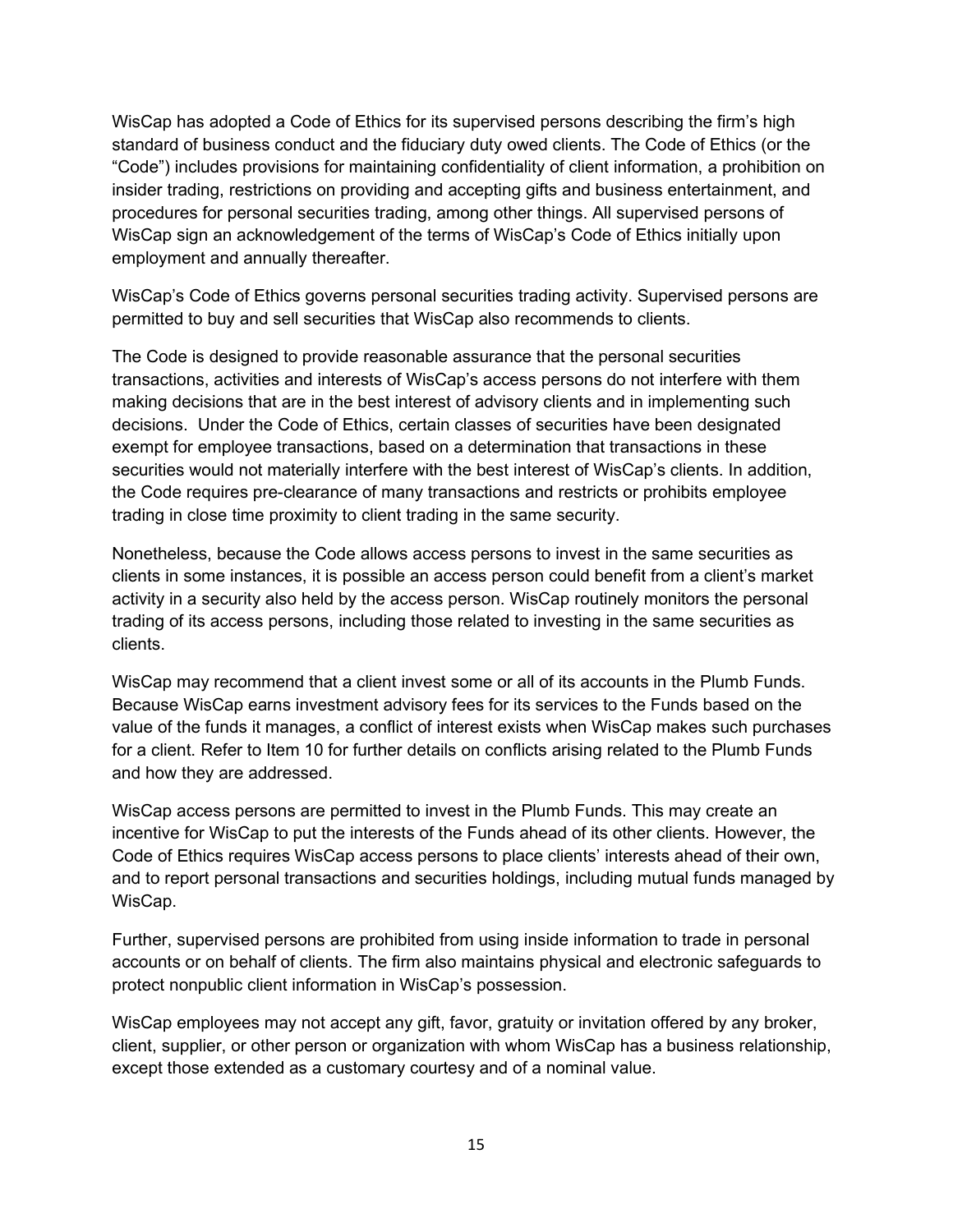WisCap's clients or prospective clients may request a copy of the firm's Code of Ethics by contacting WisCap at 608-960-4616.

## **Item 12 – Brokerage Practices**

#### Investment Management Services

WisCap generally recommends that clients utilize the custody, brokerage and clearing services of a non-affiliated broker-dealer (a "Preferred Custodian"). The Preferred Custodian used provides WisCap with access to its institutional trading and custody services. These services are generally available to independent investment advisers on an unsolicited basis and are not otherwise contingent upon an adviser committing any specific amount of business (assets in custody or trading) to the Preferred Custodian. The Preferred Custodian provides services such as brokerage, custody, research, and access to mutual funds to WisCap clients.

For WisCap's client accounts maintained in its custody, the Preferred Custodian generally does not charge separately for custody but is compensated by account holders through a variety of means, including fees incurred for cash management and commissions or other transactionrelated fees for securities trades. WisCap typically processes transactions solely through the Preferred Custodian. While it is generally advantageous to the client for the Preferred Custodian to execute trades, WisCap at times directs certain transactions (often fixed income instruments) to other qualified broker/dealers as executing broker in an effort to obtain better execution.

The Preferred Custodian used also makes available other products and services that benefit WisCap by assisting it in managing and administering client accounts, but that may not specifically benefit its clients' accounts. These other products and services include software and other technology that provide access to client account data (such as trade confirmations and account statements); facilitating trade execution; providing research, pricing information and other market data; facilitating payment of WisCap's fees from its clients' accounts; and assisting with back-office functions, recordkeeping and client reporting. WisCap can make use of these services for all or a substantial number of its client accounts, including some not maintained at that Preferred Custodian if it chooses to do so.

The Preferred Custodian used also offers other services to advisers intended to help them manage and further develop their business enterprises. Such services may include consulting, publications, and conferences on practice management, information technology, business succession, regulatory compliance, and marketing.

As WisCap receives benefits from a Preferred Custodian, an inherent conflict of interest could arise from a WisCap recommendation to maintain a client's assets at a Preferred Custodian. While the firm encourages clients to consider the use of a Preferred Custodian's services for the efficiencies they offer, selecting a custodian is ultimately the client's decision. Further, as a practical matter, the benefits attributable directly to WisCap are not material factors in recommending a Preferred Custodian to a client.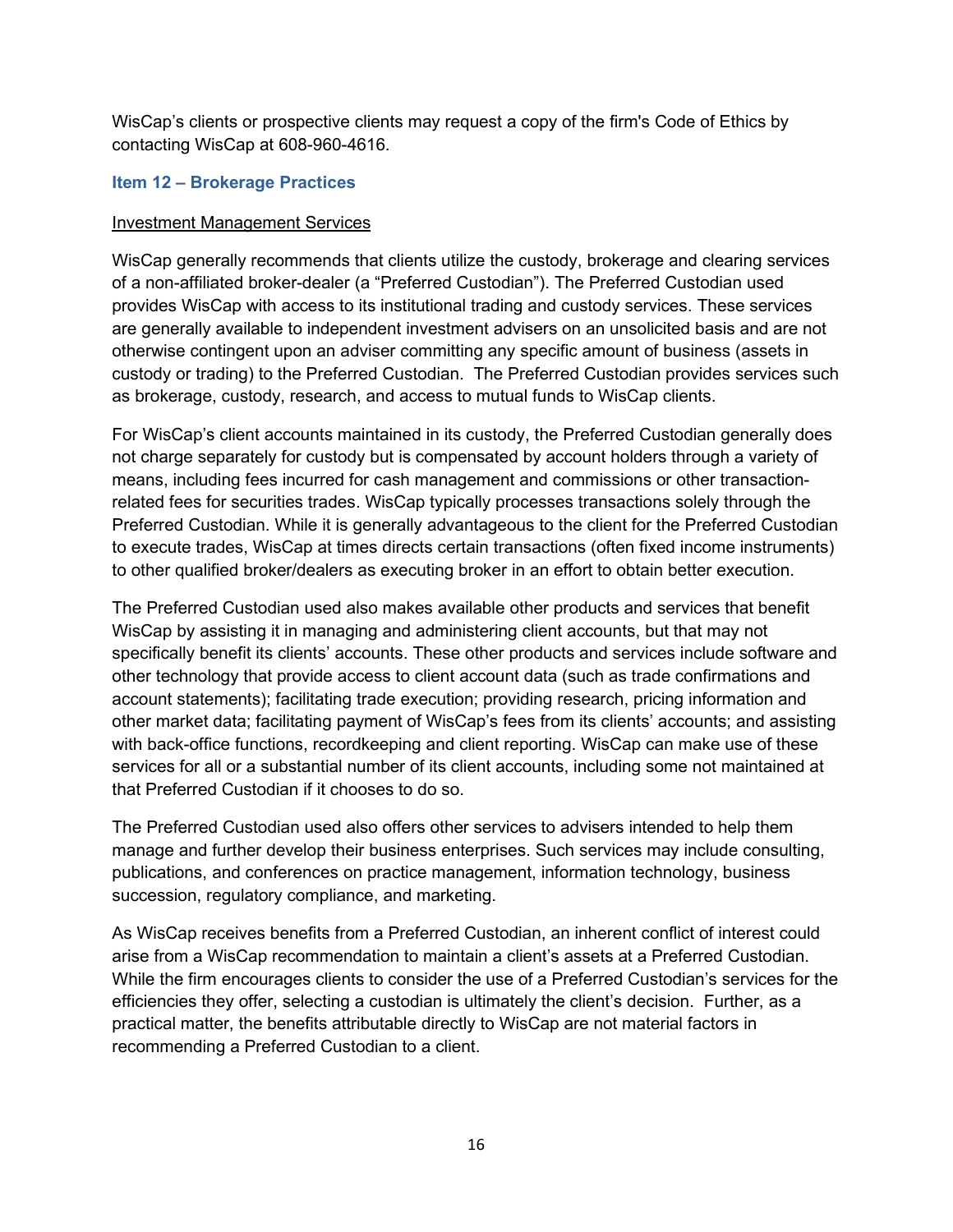In an effort to obtain best execution, WisCap reserves the right to trade any of its eligible discretionary client accounts with brokers of its choice, including brokers which provide prime brokerage services to WisCap.

## Wrap Account Advisory Services

Wrap account assets are held at the program sponsor (or, an affiliate of the program sponsor), and WisCap is directed to trade through that broker-dealer. The program sponsor provides various administrative services to WisCap as manager of the account, including access to client account data (such as trade confirmations and account statements); facilitating trade execution; and facilitating payment of WisCap's fees from the clients' accounts. WisCap is not affiliated with any wrap account program sponsor used by its clients. Further, WisCap does not recommend clients to use any specific program sponsor.

# Mutual Fund Services

WisCap selects the broker-dealers through which its mutual fund clients trade, with the objective of negotiating the best price obtainable given market conditions and the nature of the account at the most favorable commission. The specific factors considered in selecting a broker-dealer for mutual fund client transactions include: WisCap's knowledge of the broker-dealer's commission structure; the broker-dealer's knowledge of and dominance in specific markets, securities, and industries; quality of execution including best price under the circumstances; the broker-dealer's ability to locate liquidity; the overall relationship of the broker-dealer with WisCap, including responsiveness and dependability; the broker-dealer's inventory of fixed income securities; price(s) of available securities; the broker-dealer's reputation and integrity; and research services provided by the broker-dealer (as described in further detail below).

# Soft Dollar Practices

WisCap considers the value of proprietary research services received in selecting brokerdealers to execute its clients' trades, including access to research conferences, research analysts and company management of publicly traded securities. WisCap does not presently engage in additional traditional "soft dollar" arrangements with broker-dealers; as such, WisCap uses client commissions to pay only for proprietary research services. WisCap reserves the right to expand upon its soft dollar practices in the future.

When WisCap receives proprietary research or other services as a result of commissions paid by clients, WisCap receives a benefit because it does not have to produce or pay for the research or services. As such, WisCap has an incentive for us to place trades through the broker-dealer providing these proprietary research services. WisCap's Compliance Committee routinely reviews trading activity and the value provided by broker-dealers to address this conflict.

Research services provided by broker-dealers are used in servicing any or all WisCap clients and such research products or services are not necessarily used by WisCap in connection with the accounts that paid commissions to the broker-dealer providing the research services. WisCap does not seek to allocate soft dollar benefits to client accounts proportionately to the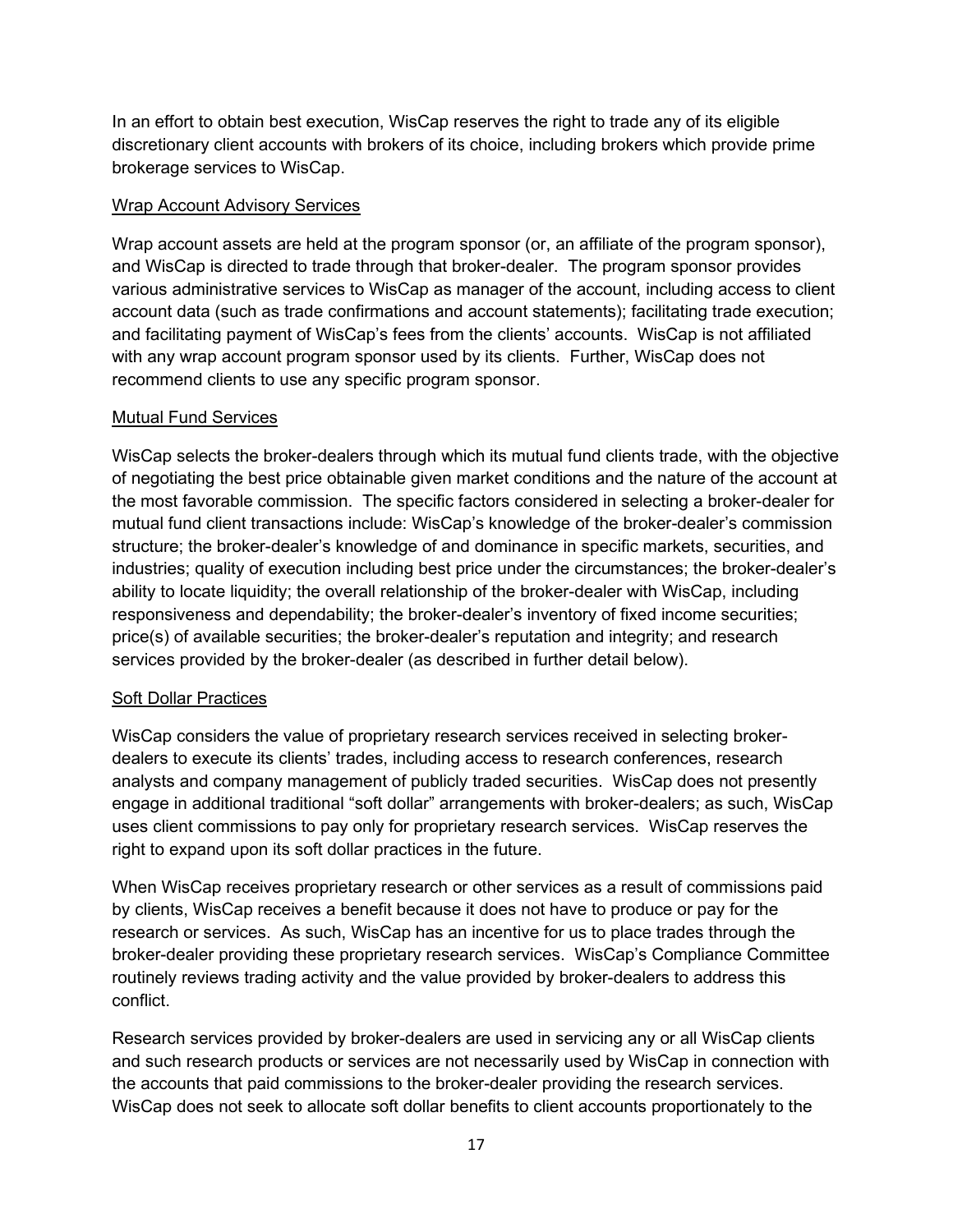soft dollar credits the accounts generate. Currently, the commissions used to compensate broker-dealers for access to proprietary research services are generated by WisCap's mutual fund clients. WisCap may in the future choose to allocate commissions from either existing or prospective clients to compensate broker-dealers for access to proprietary research services.

WisCap negotiates commission rates with broker-dealers used to trade securities within client accounts. In order to compensate broker-dealers which provide proprietary research services to WisCap as outlined above, WisCap has negotiated a higher per share commission rate than WisCap believes it could otherwise negotiate if the broker-dealer did not provide such services. WisCap management routinely reviews the amount of commissions its clients pay to brokerdealers (both on a per-share basis and in aggregate) to determine whether it believes the value of research services is worth the commission dollars incurred by WisCap clients. WisCap's investment management team believes it gains tremendous value from the proprietary research services provided by third-party broker-dealers.

As noted above, WisCap recommends clients use a Preferred Custodian for custody, brokerage and clearing services. To service these clients, WisCap uses standard technology and research services provided by the Preferred Custodian, including services related to trade execution, clearance, and settlement functions, as well as trading software and general economic commentary and analyses. All services provided by a Preferred Custodian are generally available to all advisors with clients on the Preferred Custodian's platform and are used to service all WisCap accounts.

WisCap may have an incentive to select or recommend a broker-dealer based on the firm's interest in receiving research or other products or services, rather than its client's interest in receiving the most favorable execution. To mitigate such soft dollar conflicts, WisCap maintains policies and procedures designed to provide reasonable assurance that it selects brokers based on its fiduciary role, and not for its own interest. WisCap also routinely reviews allocation of commissions to brokers and related soft dollar matters, including evaluating whether the value of soft dollar services received are reasonable in light of the commissions paid.

## Client Directed Brokerage

WisCap does not anticipate clients to direct the use of a specific broker-dealer to effect transactions in their accounts ("Directed Accounts"). Trades for Directed Accounts will be placed after completion of trades for clients which do not explicitly direct WisCap to use a specific broker-dealer.

The use of Client Directed Accounts may limit WisCap's ability to block the client's orders with those of other clients to receive an average price for securities bought or sold, or to otherwise obtain best price and execution. Further, the costs and commissions of a full-service brokerage account may be higher than other available brokerage arrangements, even after the brokerage firm's rates have been discounted.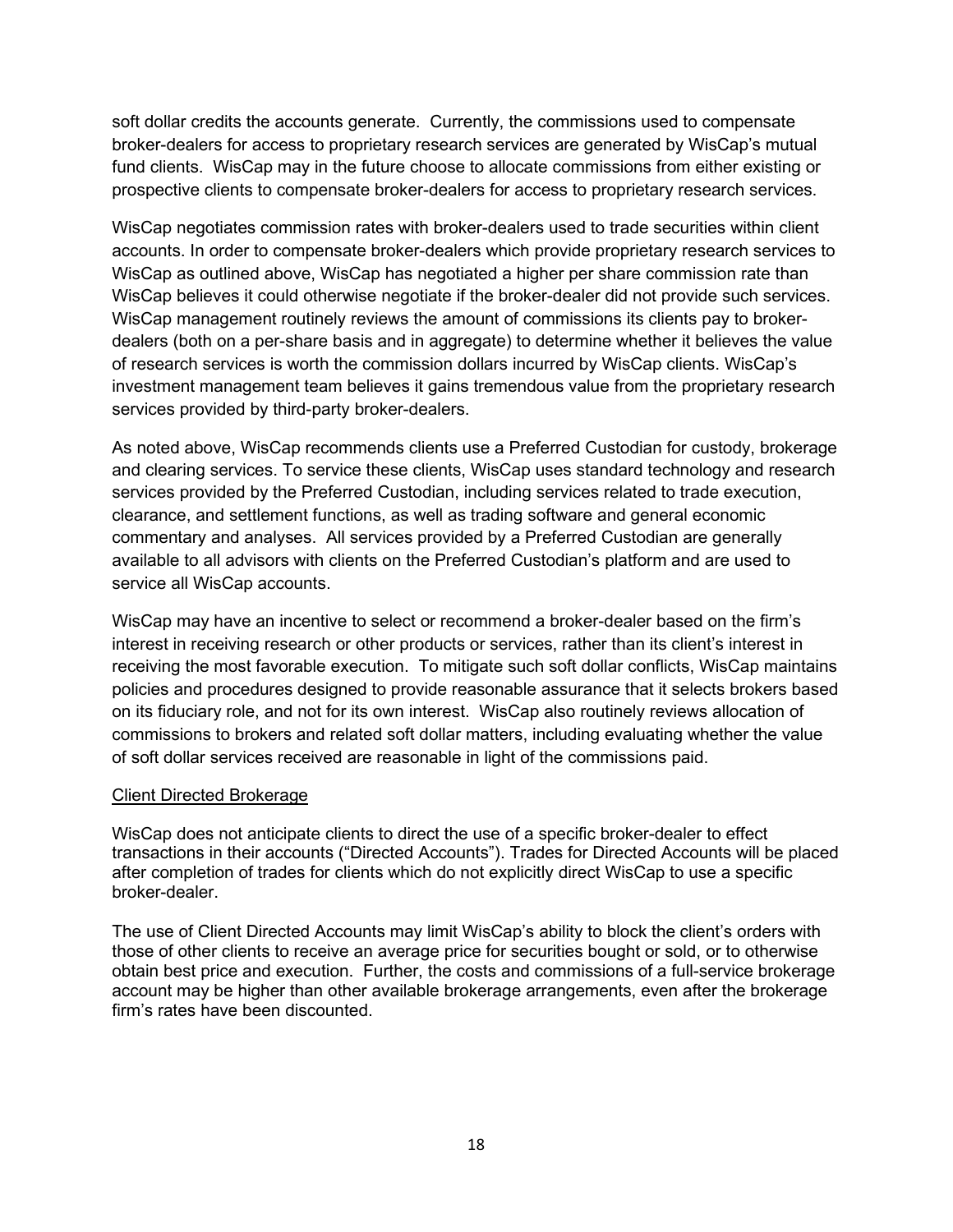# Aggregation and Allocation of Trade Orders

WisCap strives to allocate investment opportunities among clients in a fair and equitable manner based on the characteristics and needs of the clients and market conditions. In general, WisCap reviews each account on an individual basis, and therefore places trades within client accounts on an individual basis.

WisCap considers the following categories of client account types when placing trades:

- Free Accounts (including the Plumb Funds and certain separate accounts), which are traded through brokers selected by WisCap;
- Wrap Accounts, which are traded through the sponsoring broker-dealer;
- Custodial Accounts, which are generally traded through that custodian's affiliated brokerdealer; and
- Model Platforms, which are not managed nor traded by WisCap.

As noted, trades in a wrap fee program are generally executed thorough the sponsoring brokerdealer as the broker-dealer typically would charge additional fees for trading through another platform.

WisCap does not manage nor direct trades for the underlying client accounts of any Model Platform financial institutions, rather WisCap provides updated portfolio models as dictated between WisCap and the financial institution.

WisCap rotates client account types when placing equity trades as follows:

- WisCap systematically rotates the client account types to be traded (or, in the case of Model Platforms, to be notified of model portfolio changes).
- When not aggregating trades, WisCap rotates the order of the underlying accounts within each client account type to be traded (or, in the case of Model Platforms, to be notified of model portfolio changes).

WisCap may, at its discretion, aggregate trades among clients, often referred to as "block" trading, in an effort to obtain best execution and the best security price available. When aggregating equity trades among the client account types noted above, WisCap will either:

- Systematically rotate the order in which the block trades are placed by client account type (or, in the case of Model Platforms, the order in which the financial institution will be notified of model portfolio changes); or
- Place all trades simultaneously if WisCap believes the simultaneous execution of trades by various broker-dealers will not materially impact clients' execution.

In the event of a partial fill equity trade, WisCap allocates shares to accounts included in the trade on a pro-rata basis.

When there is sufficient volume in a fixed income security, WisCap may trade fixed income securities in block orders with shares allocated to clients participating in the block based on account size, cash available to invest and the client's specific needs. Where there is not sufficient volume, WisCap allocates fixed income securities to accounts based on need;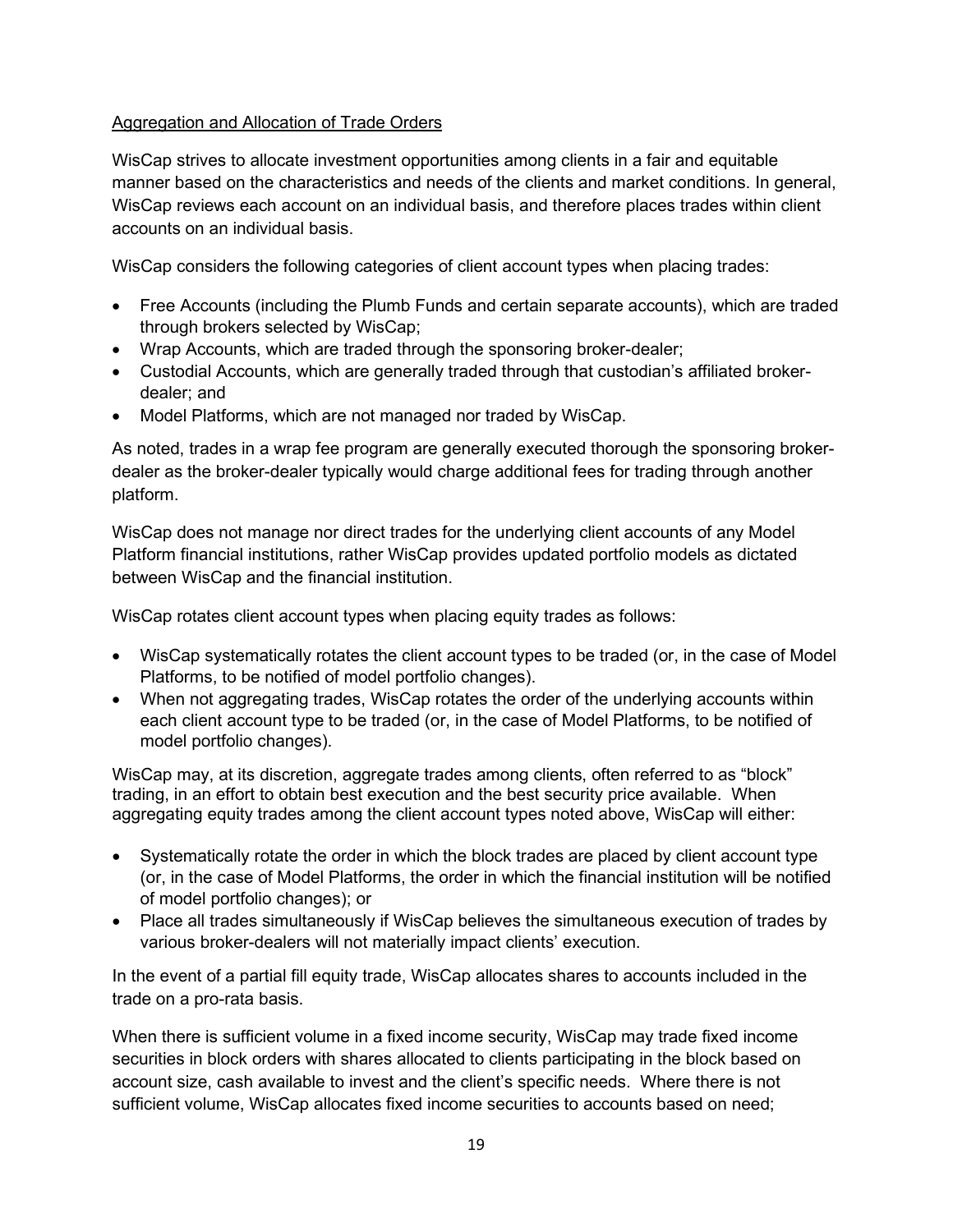specifically, those accounts with excess cash or whose current investment allocation is out of line with the account owner's desired strategy. WisCap may utilize "step-out" trades when executing fixed income transactions; that is, WisCap may execute a fixed income security with one broker while settling the trade at the client custodian's affiliated broker-dealer in an effort to obtain best execution for the trade.

WisCap's approach to managing client accounts results in certain accounts trading the same security after other client accounts. Trading activity in the security (including our trading activity) will inherently place either upward or downward pressure on the security, the degree of which depends upon numerous external factors including the liquidity profile of the security. While clients trading after other clients may pay more or less than other WisCap clients for the same security, as a practical matter WisCap considers this risk to be controlled as WisCap generally invests client assets in securities deemed to be liquid in nature.

Wiscap will systematically rotate the client account types to be traded (or, in the case of Model Platforms, to be notified of model portfolio changes).

# Cross Transactions

Although expected to occur infrequently, WisCap reserves the ability to affect a purchase and sale transaction between two client accounts (a "cross" trade). Such transactions will occur when WisCap determines that: a) a cross trade is in the best interest of each participating client; and b) no client will be disadvantaged by the transaction. If a broker-dealer is used to facilitate settlement of the cross trade, the broker-dealer may charge a customary, nominal fee to the client(s).

# Trade Error Correction

WisCap maintains a Trade Error Correction Policy to address trade errors that may occur in a client account. WisCap considers a trade error to be an unintentional mistake, such as purchasing instead of selling a security, purchasing (or selling) an incorrect amount of a security, or purchasing (or selling) a security contrary to an applicable client guideline. WisCap strives to correct all trade errors within a reasonable period of time following discovery of the error by reversing the original action that caused the error. WisCap does not use commissions from other client accounts to correct trade errors. It is WisCap's policy for clients to be made whole following a trade error.

A Preferred Custodian generally requires advisers to follow its trade error correction policy for client accounts which custody assets at the Preferred Custodian. Clients may obtain a copy of the relevant Preferred Custodian's trade error correction policy by contacting the custodian directly or by contacting WisCap.

# **Item 13 – Review of Accounts**

It is important that you discuss any changes in your financial objectives, circumstances, or risk profile with WisCap.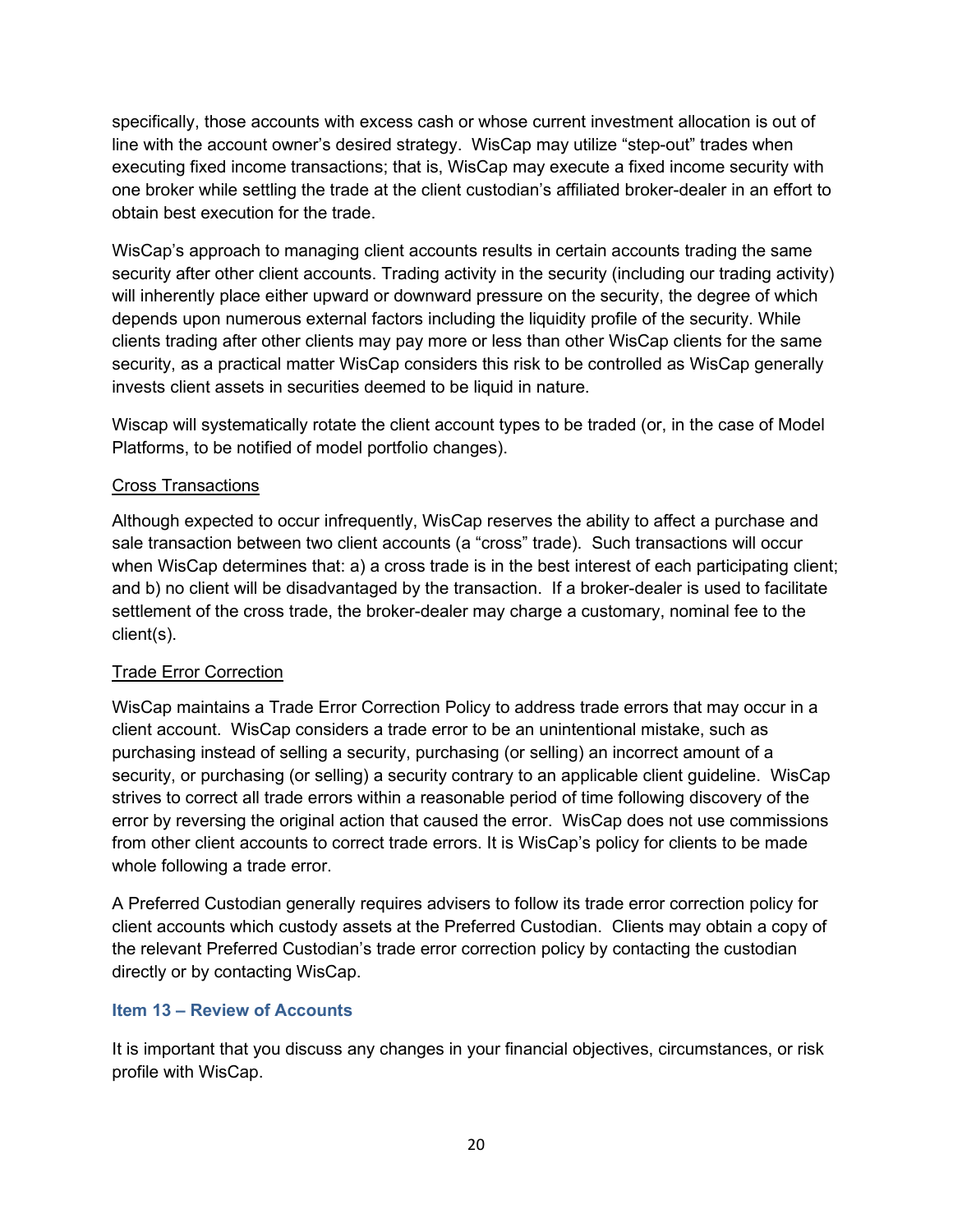WisCap performs periodic reviews of clients' accounts, including their holdings, for whether recommended transactions continue to be consistent with: 1) the guidelines established at the inception of the account; 2) written agreements; 3) correspondence; and/or 4) changes in life circumstances. Reviews are also performed at the client's request or when a client communicates a change in objective, when warranted by changes in the market or economic trends, and/or at the discretion of the Portfolio Manager.

WisCap conducts reviews of client account objectives, asset class exposures, and risk tolerance parameters continuously. Final decisions regarding investments in each account are left to the judgment of WisCap.

Unless otherwise requested by a client, WisCap provides its clients with quarterly reports showing the securities held, the current market value of the securities, and details describing the performance of the account.

# **Item 14 – Client Referrals and Other Compensation**

WisCap has entered into an agreement with a broker-dealer, whereby the broker-dealer will initially assist WisCap in 1) placing the Plumb Funds on platforms of select Financial Institutions; and 2) establishing WisCap's model portfolio service offering with select Financial Institutions. All fees associated with services provided by this broker-dealer are paid directly from WisCap's resources and are not borne by Plumb Funds shareholders nor any WisCap client.

WisCap receives an economic benefit from the Preferred Custodian primarily used in the form of the support products and services it makes available to WisCap and other independent investment advisers that have clients' accounts maintained at the Preferred Custodian. These products and services, how they benefit WisCap, and the related conflicts of interest are described in Item 12, Brokerage Practices. The availability to WisCap of a Preferred Custodian's products and services is not based on WisCap giving particular investment advice, such as buying particular securities for WisCap clients.

# **Item 15 – Custody**

WisCap maintains custody over client funds or securities only to the extent: 1) advisory fees are deducted from a client's account; and 2) as a result of our limited ability to assist clients in communicating transfers of client funds to third-party entities. Both the client's custodian and WisCap maintain controls related to the transfer of such client funds to third-party entities, in the interest of ensuring such client funds remain secure. These controls include a requirement for the client to provide written instructions and authorization.

Clients should receive at least quarterly statements from the broker-dealer, bank or other qualified custodian holding a client's assets. WisCap encourages clients to review these statements carefully.

WisCap believes that account information in these statements is derived from reliable sources, but the firm cannot guarantee its accuracy as WisCap has no control over statements provided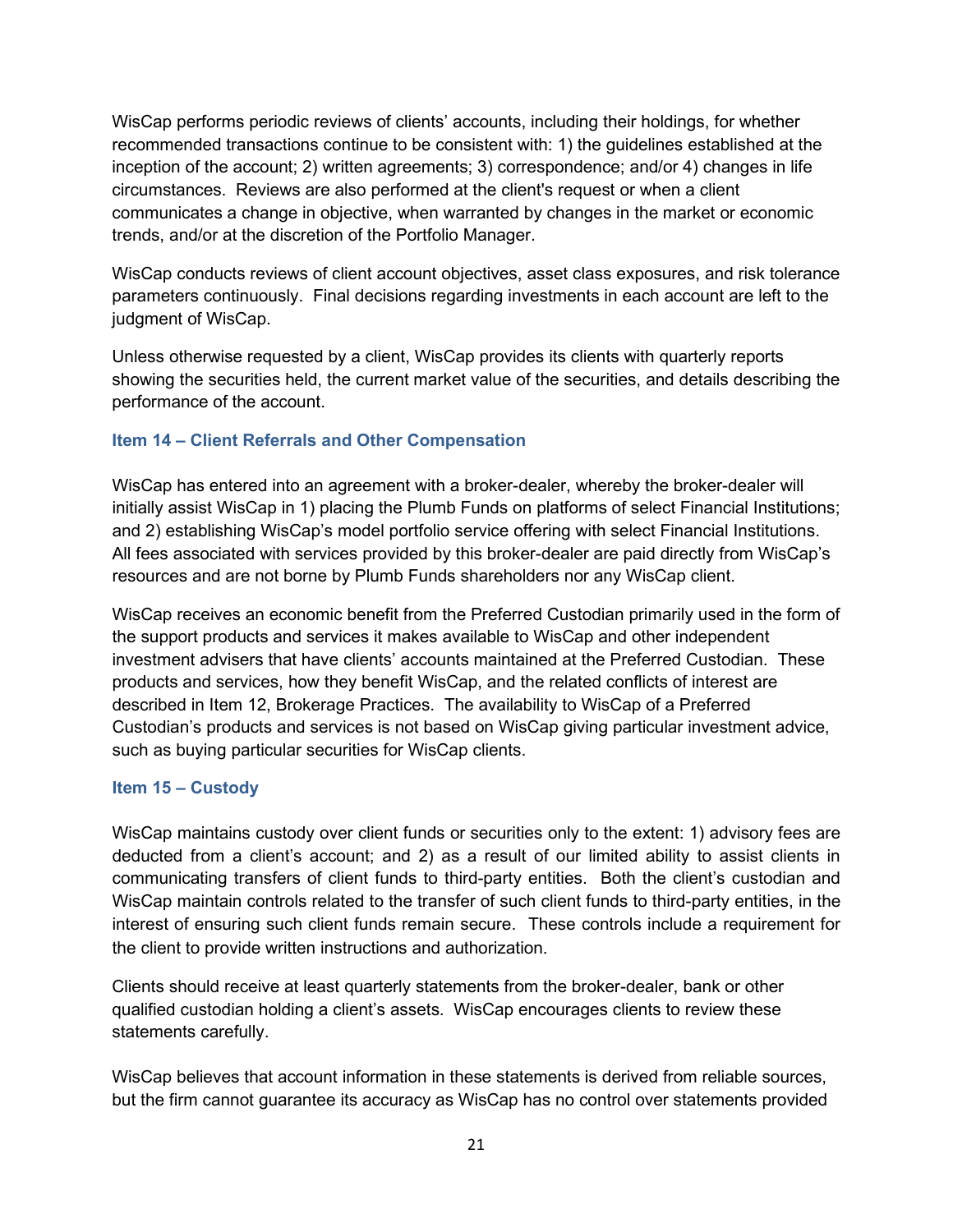by the clients' custodian. Performance information contained within WisCap statements is presented net of WisCap management fees, and past performance shown is not indicative of future results. WisCap encourages clients to compare information contained within its statements to those provided by clients' custodians. Further, WisCap clients should not rely on information in WisCap's statements for tax or legal purposes; rather, WisCap recommends clients rely upon information provided by their custodians for such purposes. Clients are encouraged to contact WisCap with any questions regarding their account statements.

## **Item 16 – Investment Discretion**

In their investment agreements, clients generally provide discretionary authority to WisCap to select the identities and amounts of securities to be bought or sold, and to determine when securities should be bought or sold. In all cases, however, such discretion is to be exercised in accordance with the client's stated investment objectives for a particular account.

When selecting securities and determining amounts, WisCap considers the investment policies, limitations, and restrictions stated in a client's investment agreement. For registered investment companies managed by WisCap, WisCap's authority to trade securities may also be limited by certain federal securities and tax laws requiring diversification of investments and favoring holding investments once made.

## **Item 17 – Voting Client Securities**

The following information summarizes WisCap's Policy and Procedures regarding proxy voting for client accounts. Clients must instruct their custodians to forward copies of all proxy and shareholder communications relating to their investment assets: 1) to WisCap, if the client elects to have WisCap vote proxies on their behalf; or 2) to the client, if the client wishes to retain proxy voting authority. WisCap may offer assistance as to proxy matters upon a client's request.

## Proxy Voting

Where the client authorizes WisCap to vote its proxies, WisCap strives to vote all proxies in the best economic interests of its clients, including the Plumb Funds. The Policies and Procedures do not apply to those situations in which the client has retained voting discretion. WisCap shall vote proxies for clients pursuant to the authority granted in a client's investment management agreement, or as granted by written direction from a client. WisCap is responsible for ensuring that proxies are voted in accordance with WisCap's policies.

In general, proxies will be voted in a manner designed to maximize the value of client and Fund investments. In evaluating a particular proxy proposal, WisCap takes into consideration, among other things: 1) management's assertions about the proposal; 2) WisCap's determination of how the proxy proposal will affect its clients; 3) WisCap's determination of possible dilution for shareholders; and 4) whether voting the proxy is not in the clients' best interests because, for example, the cost of voting exceeds the expected benefit.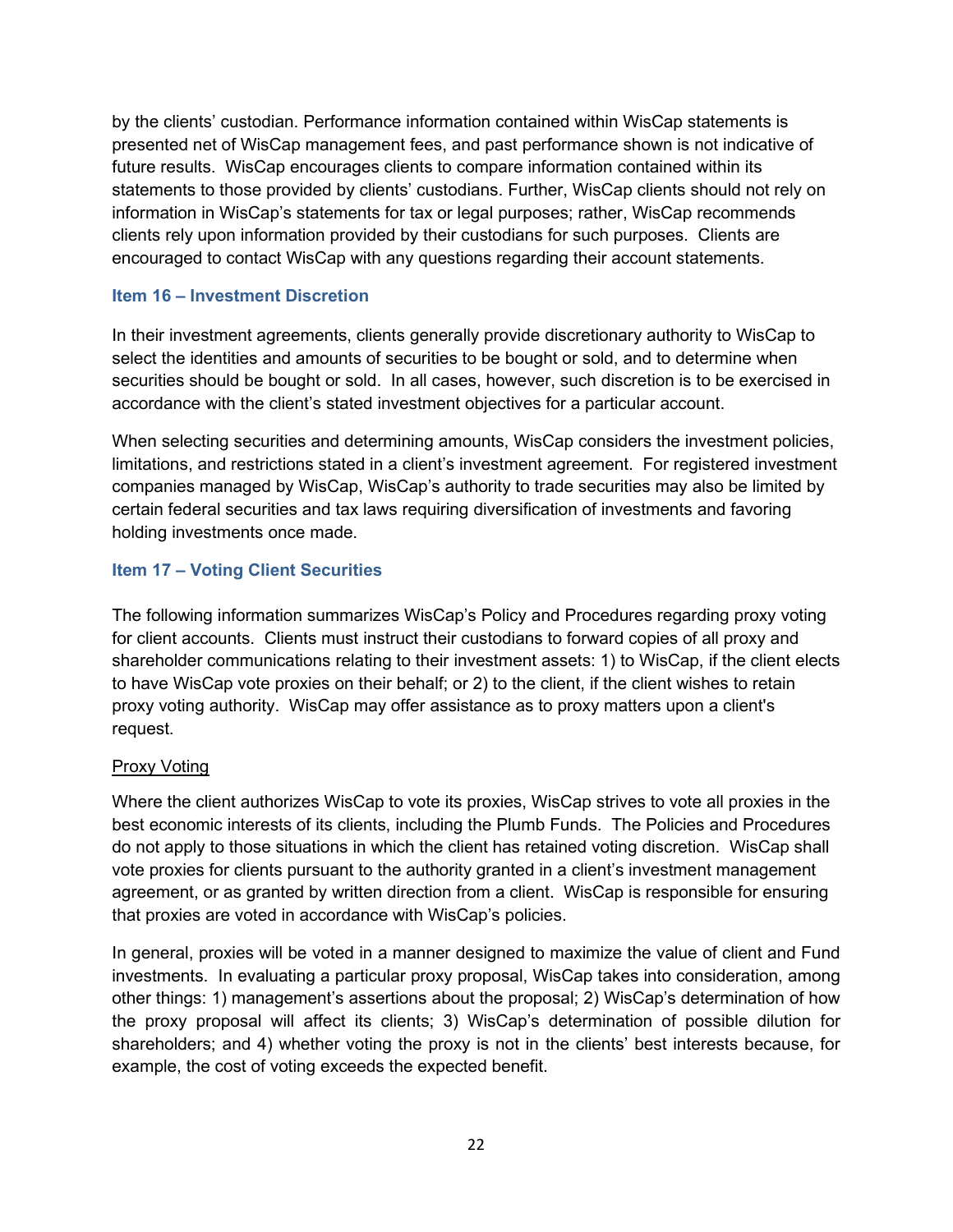WisCap's policy is to support management's recommendations on proxy issues related to business operations matters, since management's ability is a key factor WisCap considers in selecting equity securities for client portfolios. WisCap believes a company's management should generally have the latitude to make decisions related to the company's business operations. However, when WisCap believes the company's management is acting in a manner inconsistent with its clients' best interests, WisCap will vote against management's recommendations.

WisCap will analyze all highly contested or controversial proxy proposals (e.g., significant corporate events, contested director elections, or mergers) related to a company on a case-bycase basis. While WisCap does not explicitly consider ESG matters when determining whether to purchase a security, it will consider ESG proxy proposals on a case-by-case basis, using the same criteria it uses to vote other proxy matters.

WisCap has a duty to recognize a material conflict of interest, and to resolve the conflict before voting the proxy. For purposes of proxy voting, material conflicts are defined as those that WisCap believes a reasonable investor would view as important in deciding how to vote a proxy. Upon identifying a material conflict of interest relating to a specific proxy vote, WisCap will take one of the following actions designed to provide reasonable assurance the voting decision is based on the clients' and/or Funds' best interests and not on the conflict:

- 1. Engage an independent party to determine how to vote the proxy;
- 2. Prepare a report that (i) describes the conflict of interest; (ii) discusses procedures for addressing such conflict; (iii) discloses any contacts from outside parties (other than routine communications from proxy solicitors) regarding the proposal; and (iv) confirms the recommendation was made solely on the investment merits and without regard to any other consideration;
- 3. Refer the proxy to a client or to a representative of the client for voting purposes;
- 4. Disclose the conflict to the affected clients or Funds, and seek consent to vote the proxy prior to casting the vote; or
- 5. Vote in accordance with pre-determined voting policy, as disclosed to clients and the Funds.

Clients may obtain a copy of WisCap's complete proxy voting policies and procedures upon request. Clients may also obtain information from WisCap regarding how it voted proxies on behalf of their account(s) by calling (608) 960-4616.

## **Item 18 – Financial Information**

Registered investment advisers are required to provide their clients with certain financial information or disclosures about their financial condition. WisCap has no financial commitment that impairs its ability to meet contractual and fiduciary commitments to clients and has not been the subject of a bankruptcy proceeding.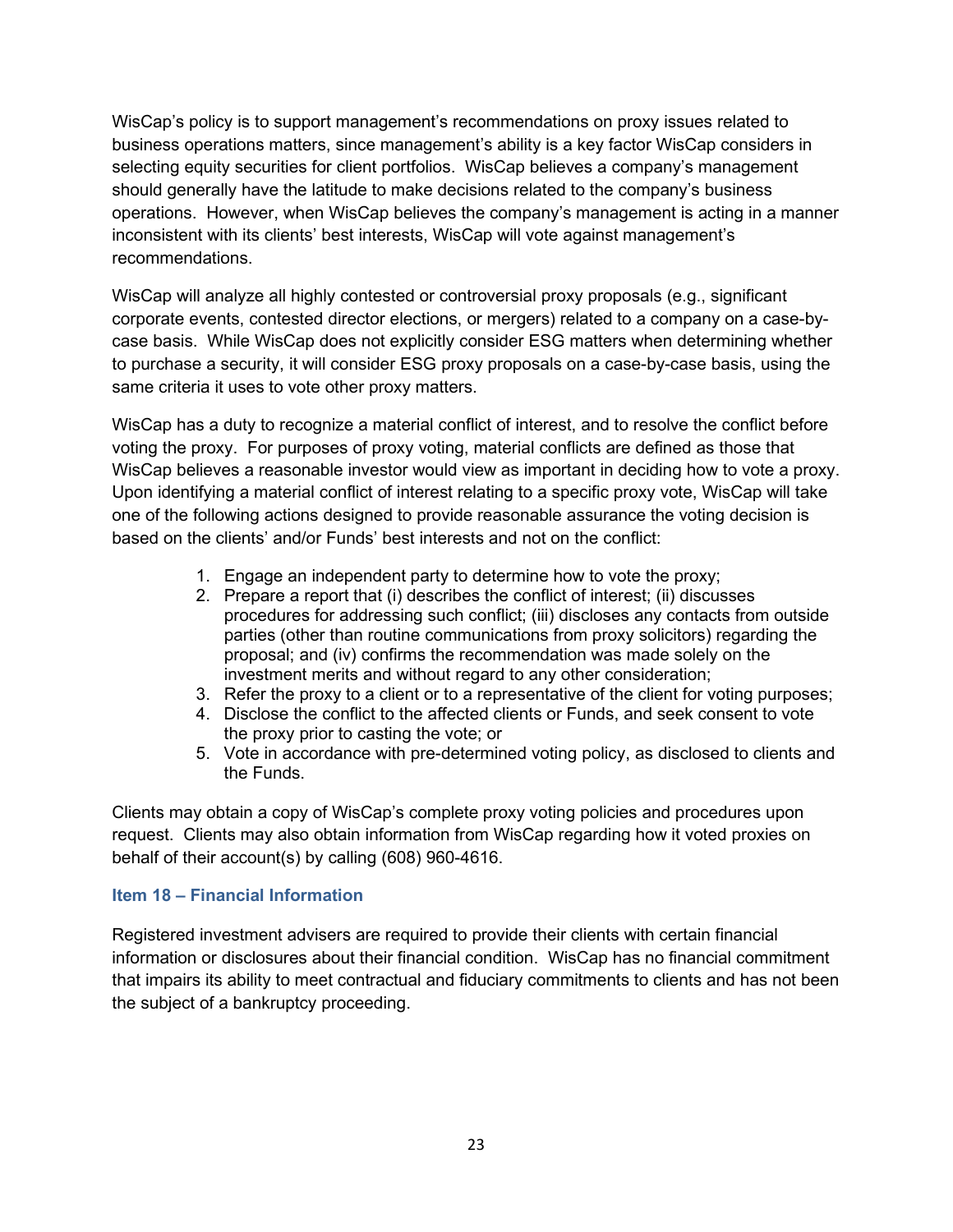#### **Item 19 – Other Information**

## *Dual Roles*

WisCap's Chief Compliance Officer ("CCO") serves as the Plumb Funds' CCO as well as providing operational support to WisCap. These other responsibilities may at times create an inherent conflict with the CCO's WisCap compliance responsibilities. WisCap management is aware of such inherent conflicts and strives for a strong compliance culture combined with appropriate processes and controls designed to provide reasonable assurance that the CCO's other responsibilities do not interfere with her WisCap CCO obligations.

## *Identity Theft*

WisCap recognizes the inherent risk all individuals face with respect to identity theft. WisCap requests any client who suspects his/her identity may have been compromised to immediately notify the client's primary relationship manager, thereby permitting WisCap to consider implementing additional controls around the client's account.

#### *Disaster Recovery*

WisCap maintains a Disaster Recovery Plan designed to reasonably assure that its essential business functions are promptly restored in the event of a disaster. WisCap strives to establish and maintain comprehensive processes supporting this Disaster Recovery Plan. However, the firm cannot assure its ability to continue operations during every disaster, given the inherently unknown nature and scope of future disaster events. Such events could include acts of war, terrorism, accidents, and sabotage. If an actual disaster should occur, WisCap will make every attempt to notify clients of the event's impact on the firm and its clients.

#### *Class Action Processing*

WisCap works with a third-party vendor which provides class action litigation monitoring and securities claim filing services. In return for this service, the vendor receives a percentage of any settlement collected. WisCap does not receive a payment for services provided by the thirdparty vendor, aside from its negotiated investment management fees as described within Item 5 above.